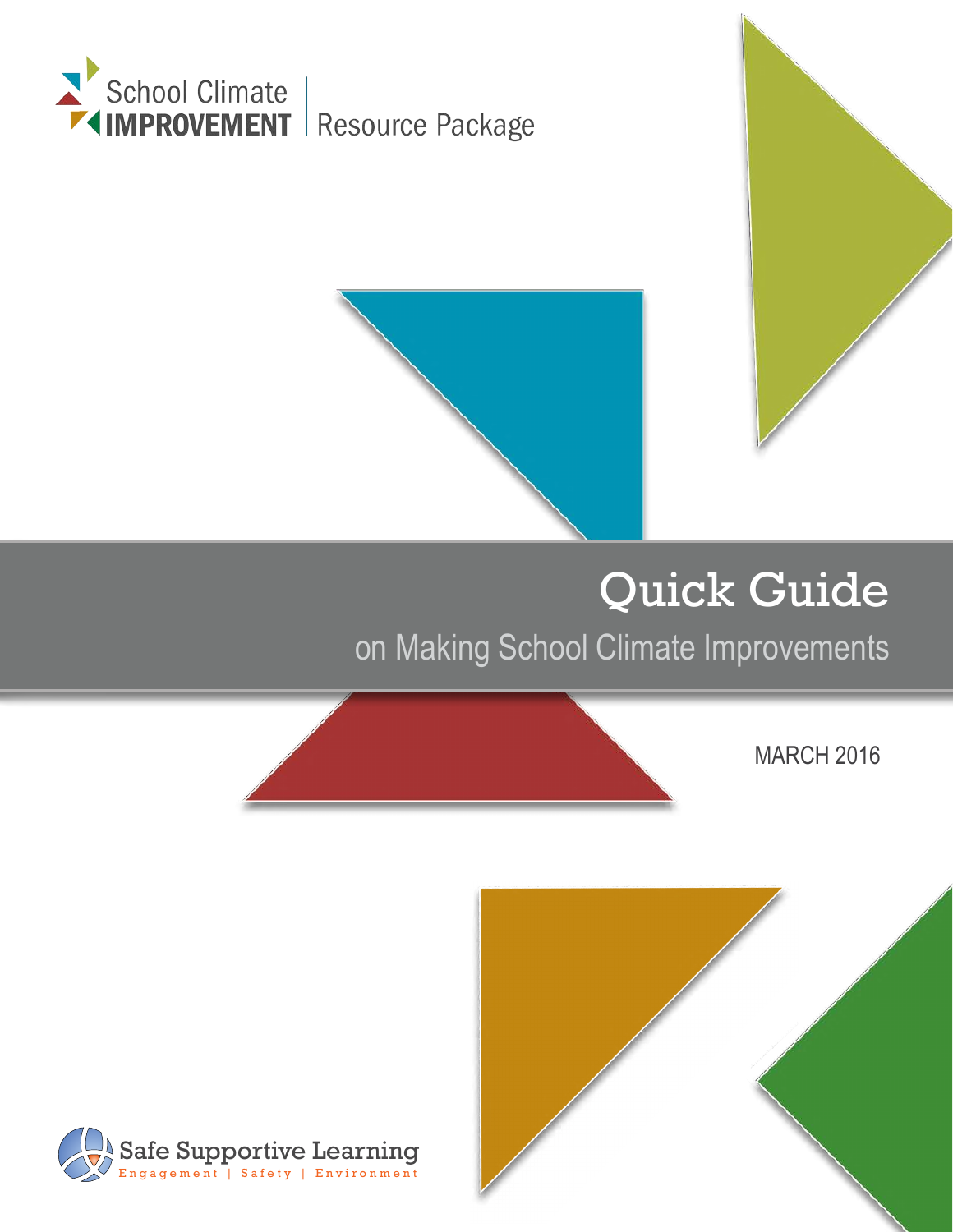### Disclaimer

This quick guide was designed and written under the U.S. Department of Education (Department) Contract Number EDESE12O0035 by American Institutes for Research, the National Center on Safe Supportive Learning Environments (NCSSLE). Rita Foy Moss served as the contracting office 's representative (COR) for the NCSSLE technical assistance center. This document contains resource materials that are provided for the user's convenience. The inclusion of these materials is not intended to reflect the r importance, nor is it intended to endorse any views expressed, or products or services offered. These materials may contain the views and recommendations of various subject matter experts as well as hypertext links, contact addresses, and websites to information created and maintained by other public and private organizations. The opinions expressed in any of these materials do not necessarily reflect the positions or policies of the Department The Department does not control or guarantee the accuracy, relevance, timeliness, or completeness of any outside information included in these materials.

#### March 2016

This document is in the public domain. Authorization to reproduce it in whole or in part is granted. While permission to reprint this product is not necessary, the following is the preferred citation:

U.S. Department of Education, Office of Safe and Healthy Students. (2016). *Quick guide on making school climate improvements.* Washington, DC: Author.

This document is available free of charge at [http://safesupportivelearning.ed.gov/SCIRP/Quick-Guide.](http://safesupportivelearning.ed.gov/SCIRP/Quick-Guide)

### Availability of Alternate Formats

Requests for documents in alternate formats such as Braille or large print should be submitted to the Alternate Format Center by calling 202.260.0852 or by contacting the 504 coordinator via e-mail at [om\\_eeos@ed.gov](mailto:om_eeos@ed.gov).

### Notice to Limited-English-Proficient Persons

If you have difficulty unde standing English, you may request language assistance services for Department information that is available to the public. These language assistance services are available free of charge. If you need more information about interpretation or translation services, please call 1-800-USA-LEARN (1.800.872.5327) (TTY: 1.800.877.8339) or e-mail us at [ED.Language.Assistance@ed.gov.](mailto:ED.Language.Assistance@ed.gov) You also can write to U.S. Department of Education, Information Resource Center, LBJ Education Building, 400 Maryland Ave. SW, Washington, DC, 20202.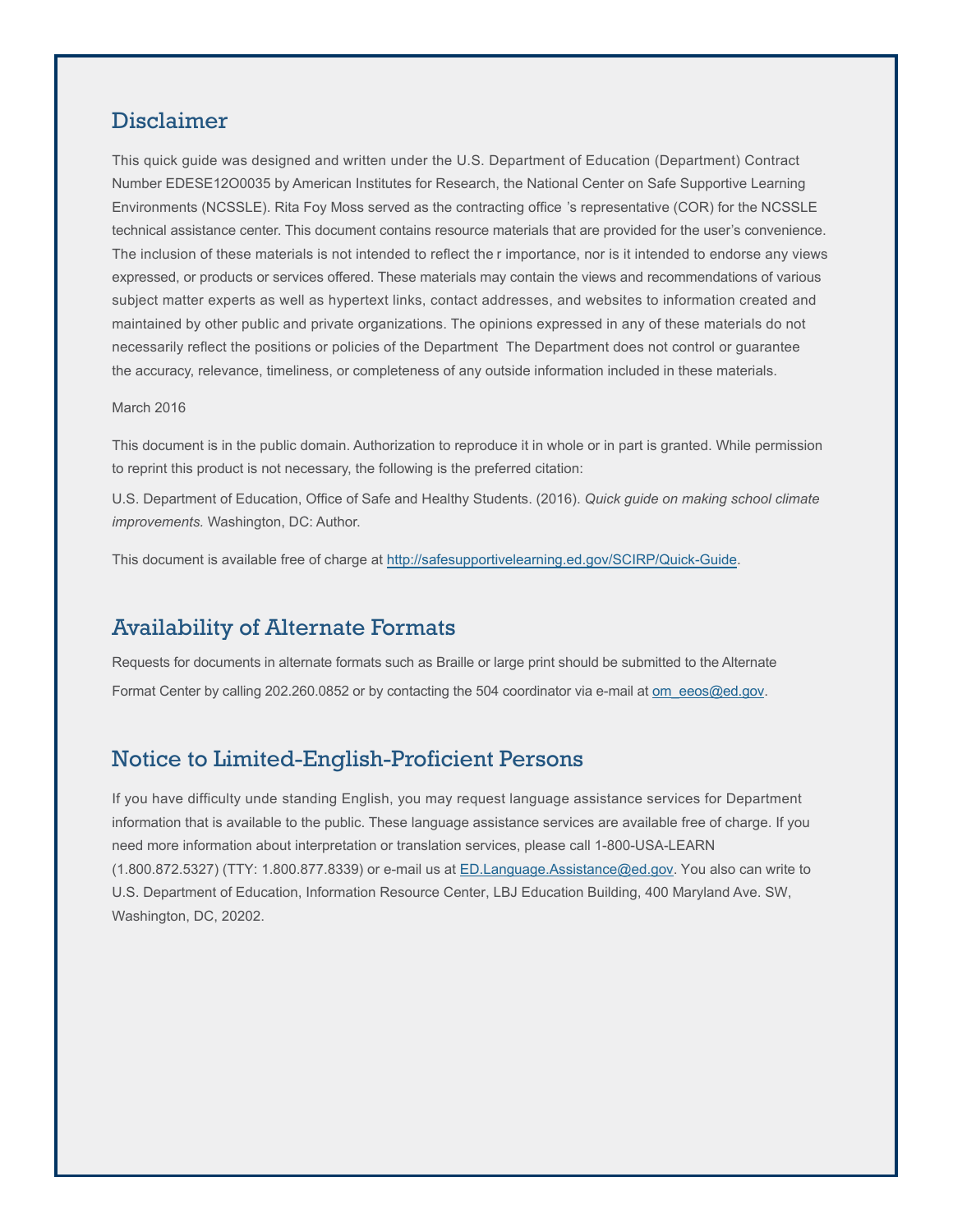# **CONTENTS**

 $\overline{\phantom{a}}$ 

|                             | Planning for School Climate Improvements (Activity Set 1) 4                        |
|-----------------------------|------------------------------------------------------------------------------------|
| $\rightarrow$               | Engaging Stakeholders in School Climate Improvements (Activity Set 2) 8            |
| $\mathcal{L}_{\mathcal{A}}$ | Collecting and Reporting School Climate Data (Activity Set 3) 11                   |
|                             | Choosing and Implementing School Climate Interventions (Activity Set 4) 15         |
|                             | Monitoring and Evaluating School Climate Improvement Efforts (Activity Set 5) . 19 |
|                             | School Climate Improvement Resource Package 22                                     |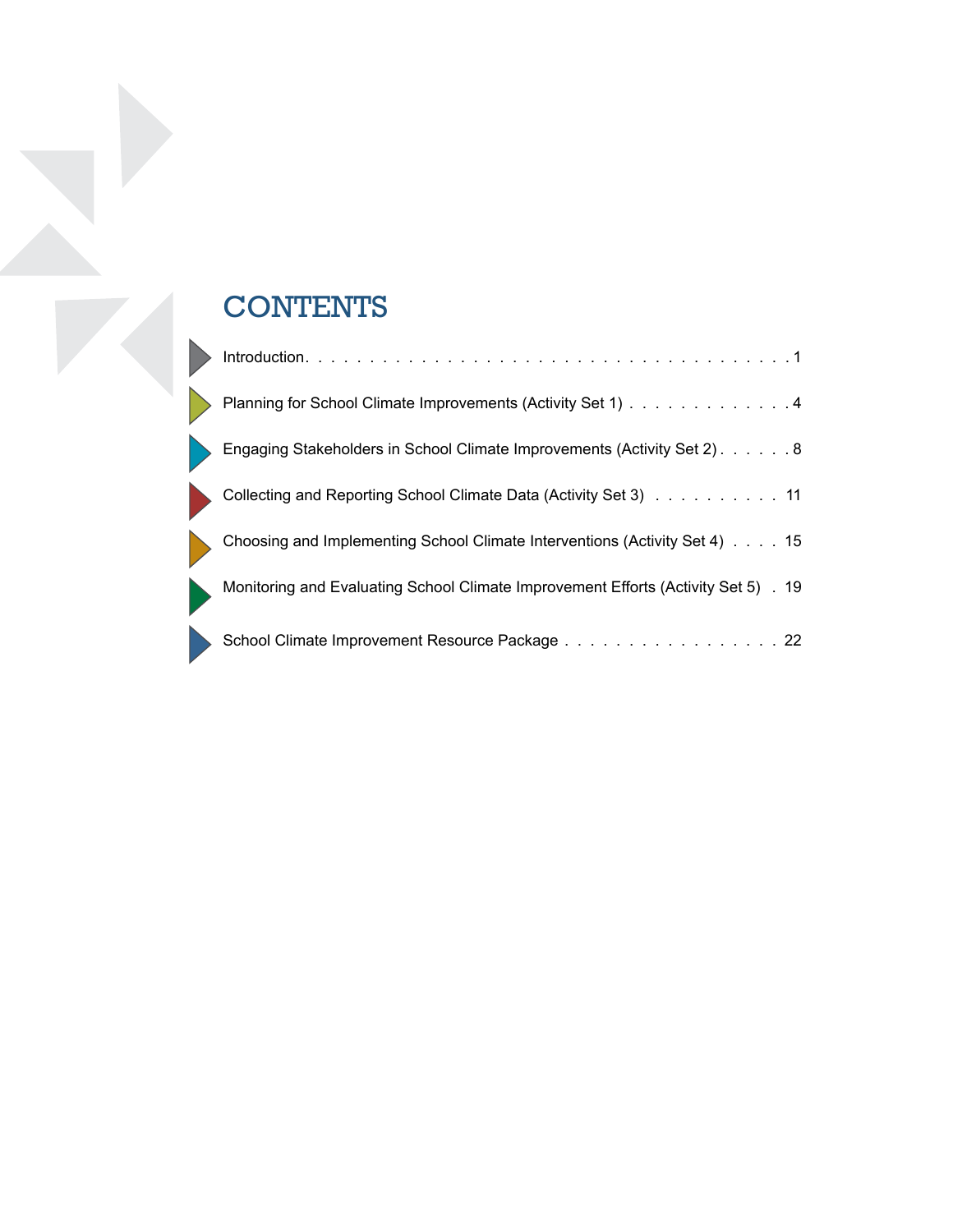Students learn best when they are in environments in which they feel safe, supported, challenged, and accepted. In addition, environments that have strong school climates foster the social, emotional, and academic well-being of all students. Research shows that when schools and districts effectively focus on improving school climate, students are more likely to engage in the curriculum, achieve academically, and develop positive relationships; students are less likely to exhibit problem behaviors; and teacher turnover is lower and teacher satisfaction is higher.<sup>1,2</sup>

This *Quick Guide* provides district and school leaders, teachers, school staff, and other members of the school community with information about how to initiate, implement, **Figure 1. Five Activity Sets for Improving School Climate**



and sustain school climate improvements. You can use the *Quick Guide* in combination with the other tools and resources available within the School Climate Improvement Resource Package (Resource Package), including self-assessments to identify which resources would be most helpful to you as well as pointers on how to approach school climate improvements.

You can create a positive school climate through a coordinated, purposeful effort. Districts and schools that effectively improve school climate typically engage in five sets of activities. Figure 1 lists the five activity sets. This *Quick Guide* provides you with strategies on how to effectively implement these sets of activities. It also advises you on how to implement the strategies well and what to avoid.

*School climate* reflects how members of the school community experience the sc ool, including interpersonal relationships, teacher and other staff practices, and organizational arrangements. School climate includes factors that serve as conditions for learning and that support physical and emotional safety, connection and support, and engagement. A positive school climate reflects attention to fostering social and physical safety, providing support that enables students and staff to realize high behavioral and academic standards as well as encouraging and maintaining respectful, trusting, and caring relationships throughout the school community.

School Climate Improvement Resource Package

<span id="page-3-0"></span>**Introduction**

Planning for School Climate Improvements (ACTIVITY SET 1)

Engaging Stakeholders in School Climate Improvements (ACTIVITY SET 2)

Collecting and Reporting School Climate Data (ACTIVITY SET 3)

Choosing and Implementing School Climate Interventions (ACTIVITY SET 4)

Monitoring and Evaluating the Overall Effort (ACTIVITY SET 5)

- 1 National Center on Safe Supportive Learning Environments. (2011). *Making the case for the importance of school climate and its measurement* [Webinar]. Washington, DC. Retrieved from [http://safesupportivelearning.ed.gov/events/webinar/](http://safesupportivelearning.ed.gov/events/webinar/making-case-importance-school-climate-and-its-measurement) [making-case-importance-school-climate-and-its-measurement](http://safesupportivelearning.ed.gov/events/webinar/making-case-importance-school-climate-and-its-measurement)
- 2 Osher, D., Kendziora, K., & Chinen, M. (2008). *Student connection research: Final narrative report to the Spencer Foundation.* Washington, DC: American Institutes for Research. Retrieved from [http://www.air.org/expertise/index/?fa=](http://www.air.org/expertise/index/?fa=viewContent&content_id=383) [viewContent&content\\_id=383](http://www.air.org/expertise/index/?fa=viewContent&content_id=383)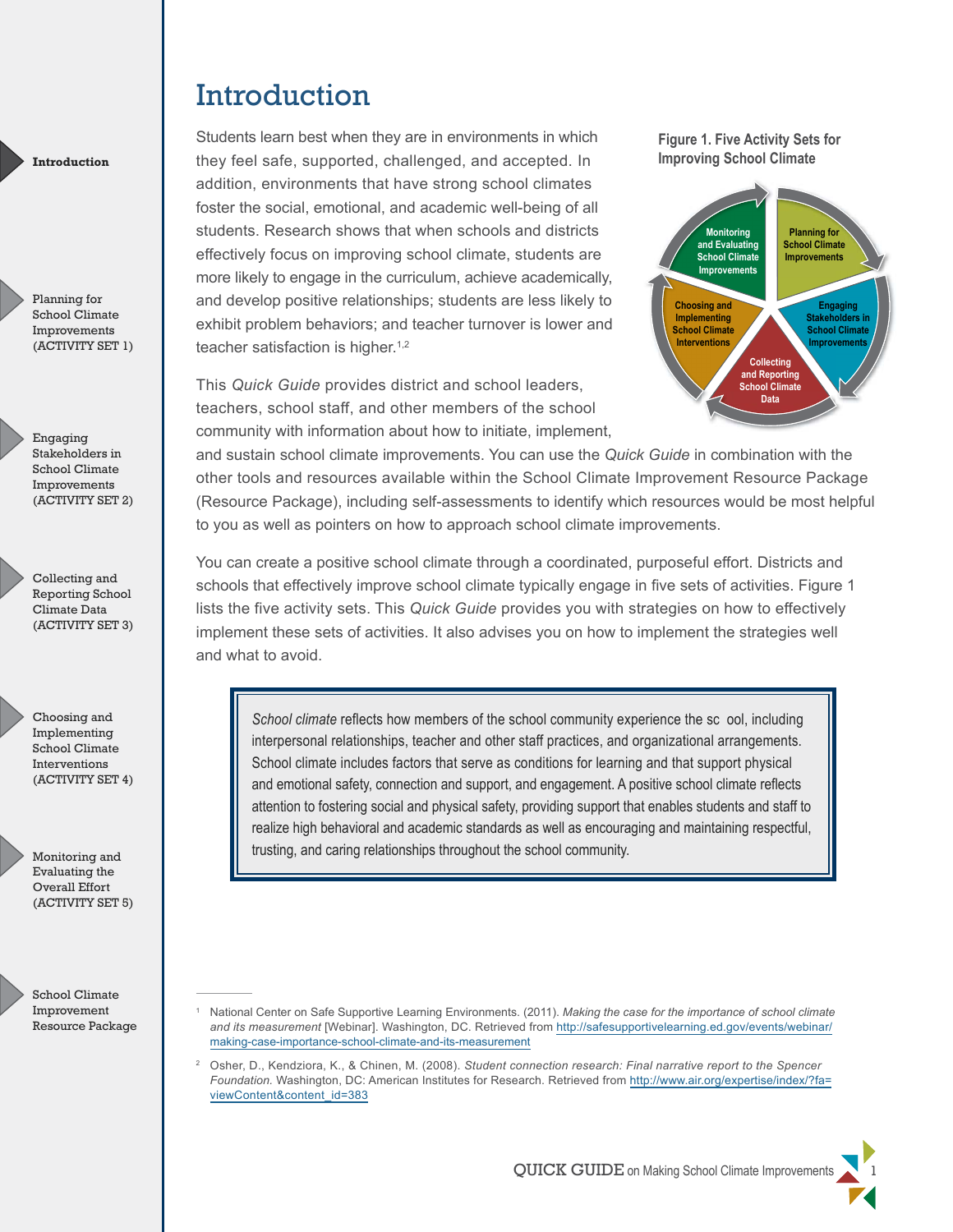#### **Why Should We Focus on School Climate Now?**

The way students, families, teachers, and other school staff experience the school and schoolrelated activities affects student attendance, learning, and achievement. Students who learn in positive learning environments that are safe, supportive, and engaging are more likely to improve academically, participate more fully in the classroom, and develop skills that will help them be successful in school and in life.<sup>3,4</sup> In addition, students who experience positive school climates are less likely to participate in disruptive behavior.<sup>5</sup> Similarly, the ways in which teachers experience the climate of the school impact their levels of stress and burnout.<sup>6</sup> Given the importance of school climate for teaching and learning, the [Every Student Succeeds](http://www.ed.gov/essa?src=policy) Act (ESSA) also references school climate as an additional indicator of a school's success.

#### **Can Our School or District Make School Climate Improvements?**

School climate improvements are doable and inexpensive. Any school or district can partake in efforts to improve conditions for learning for students and staff. In fact, you may already be conducting activities aimed at improving your school climate! For example, many schools are implementing positive behavioral interventions and supports to improve school climate and reduce suspensions. By participating in the activities oulined in this *Quick Guide*, as well as additional resources in the [Resource Package](https://safesupportivelearning.ed.gov/SCIRP/About), you will have the necessary tools and resources to evaluate your current efforts and engage your staff and school community more strategically in having a positive impact on school climate. This *Quick Guide* provides five related sets of activities tha can help improve your school climate in an ongoing manner.

#### **Who Can Use This Quick Guide?**

This *Quick Guide* is for school or district teams that want to lead or support school climate improvements. It provides you with an overview of the strategies you can take to improve the climate of your school or schools. This *Quick Guide* also is for those who want to learn more about the strategies and activities schools and district can use to improve school climate.

#### **Is It Necessary to Do Each Set of Activities to See School Climate Improve?**

Schools and districts that successfully improve school climate engage in all five sets of activities (see Figure 1).7 However, how you approach each activity set varies. You can start at any point within any set of activities to improve school climate. For example, you may start with data collection activities (Activity Set 3) in the first year to help you plan (Activity Set 1) your second year. Or, if you have already established a baseline to measure change and have implemented interventions, you may start with monitoring and evaluation (Activity Set 5). Most important is to

- 3 MacNeil, A. J., Prater, D. L., & Busch, S. (2009). The effects of school culture and climate on student achievement. *International Journal of Leadership in Education, 12*(1), 73–84.
- 4 Ripski, M. B., & Gregory, A. (2009). Unfair, unsafe, and unwelcome: Do high school students' perceptions of unfairness, hostility, and victimization in school predict engagement and achievement? *Journal of School Violence, 8*(4), 355–375.
- 5 Osher, D., Dwyer, K., & Jimerson, S. R. (2006). Safe, supportive, and effective schools: Promoting school success to reduce school violence. In S. R. Jimerson & M. J. Furlong (Eds.), *Handbook of school violence and school safety: From research to practice* (pp. 51–72). Mahwah, NJ: Erlbaum.
- 6 Grayson, J. L., & Alvarez, H. K. (2008). School climate factors relating to teacher burnout: A mediator model. *Teaching and Teacher Education, 24*(5), 1349–1363.
- <sup>7</sup> Darling-Churchill, K., Taketa, J., & Temkin, D. (2016). *Descriptive Study Safe Supportive Schools Grant Program.* Washington, DC: National Center on Safe Supportive Learning Environments.

**Introduction**

Planning for School Climate Improvements (ACTIVITY SET 1)

Engaging Stakeholders in School Climate Improvements (ACTIVITY SET 2)

Collecting and Reporting School Climate Data (ACTIVITY SET 3)

Choosing and Implementing School Climate Interventions (ACTIVITY SET 4)

Monitoring and Evaluating the Overall Effort (ACTIVITY SET 5)

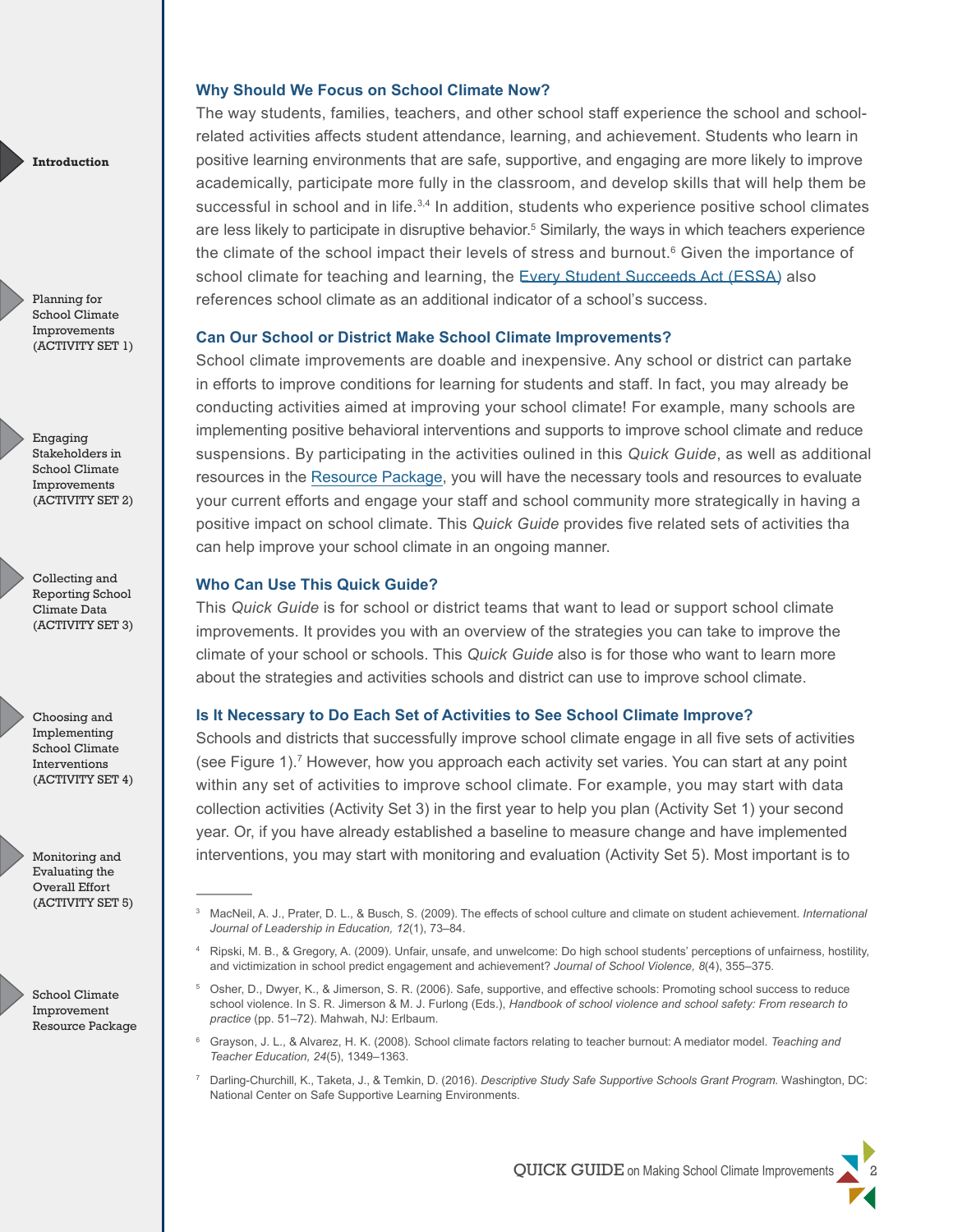Planning for School Climate Improvements (ACTIVITY SET 1)

Engaging Stakeholders in School Climate Improvements (ACTIVITY SET 2)

Collecting and Reporting School Climate Data (ACTIVITY SET 3)

Choosing and Implementing School Climate Interventions (ACTIVITY SET 4)

Monitoring and Evaluating the Overall Effort (ACTIVITY SET 5)

School Climate Improvement Resource Package

engage in strategies across the five sets of activities and to keep doing them over time as you learn what is and is not working in your ongoing effort to improve school climate. The level of engagement within each set of activities will differ depending on your local context and your specific needs and strengths. In addition, you can enhance your efforts by aligning school climate efforts with other activities that are part of your district's overall strategic plan.

#### **Is It Important to Collect School Climate Data?**

Yes, to effectively improve your school climate, you need to know what your strengths and challenges are. Collecting and analyzing school climate data help you identify areas of strength and challenge as trends over time. School climate data, when added to incident data, provide a more nuanced understanding about how students, staff, and families experience conditions for learning. You can collect data through school climate surveys that respect privacy and protect the confidentiality of any personally identifiable information at is provided through the survey; alternatively, you can collect data through anonymous school climate surveys. You can enhance the knowledge you gain by analyzing related administrative data and conducting focus groups and interviews. This *Quick Guide* provides information on how to collect, analyze, and report school climate data. In addition, the [U.S. Department of Education's School Climate Surveys \(EDSCLS\)](https://safesupportivelearning.ed.gov/edscls) [platform](https://safesupportivelearning.ed.gov/edscls) provides you with a free resource to help collect, analyze, and report school climate data. This platform allows you to either collect data anonymously or through surveys that respect privacy and protect the confidentiality of personally identifiable informatio

#### **Where Can We Find More Information?**

This *Quick Guide* provides information to start or enhance your school climate improvements. After each activity set in the *Quick Guide*, we provide a short list of resources you can access to get more information. At the end, we also provide more detailed information about the tools, resources, and information in the [Resource Package](https://safesupportivelearning.ed.gov/SCIRP/About), which is a comprehensive system of supports that can help improve school climate. In particular, the Resource Package includes [self-assessments](https://safesupportivelearning.ed.gov/SCIRP/Assessments) that you can complete to identify which resources within the package would be most helpful to you, electronic links to those resources, as well as some pointers on what you should keep in mind as you work on making school climate improvements.

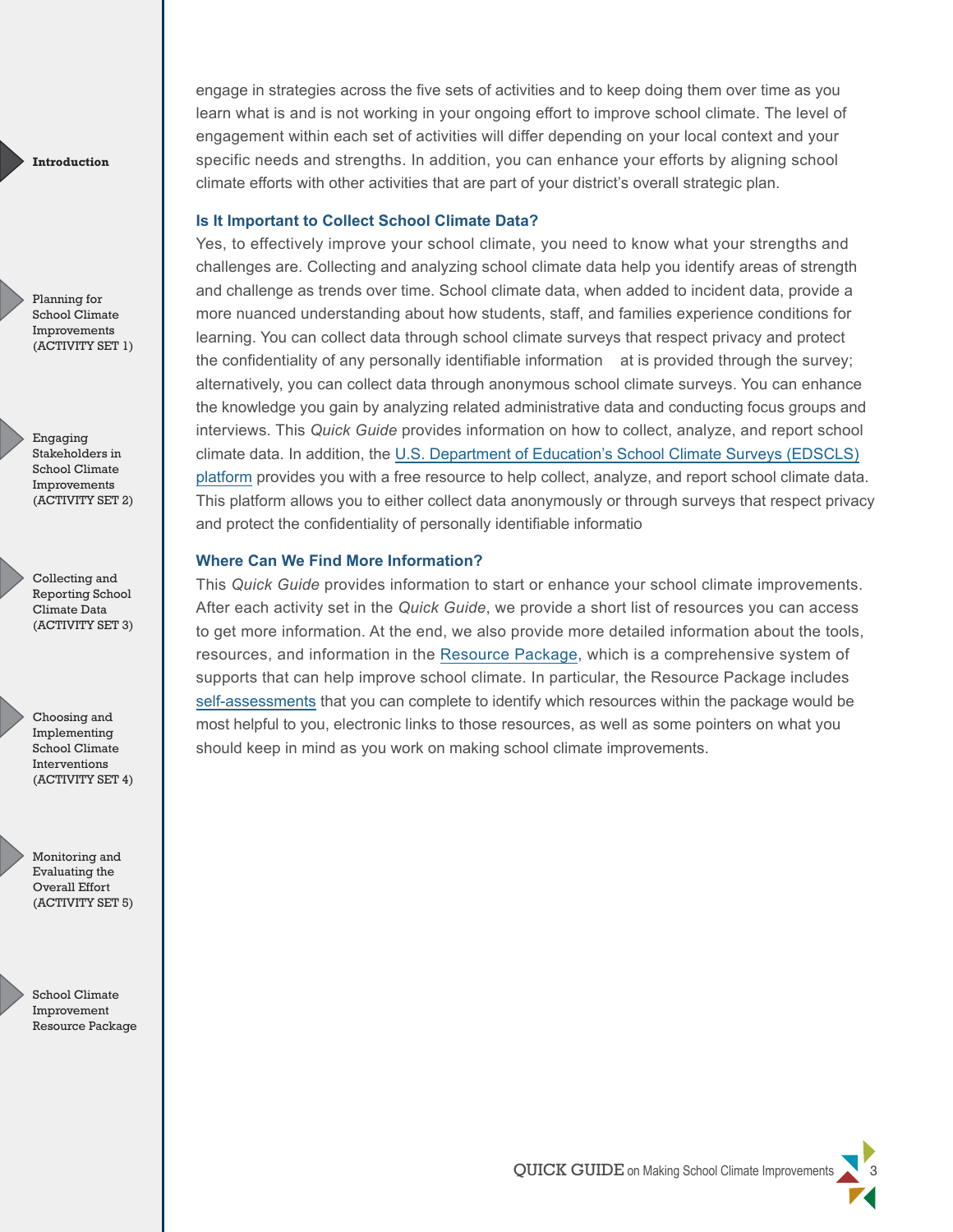**Planning for School Climate Improvements (ACTIVITY SET 1)**

Engaging Stakeholders in School Climate Improvements (ACTIVITY SET 2)

Collecting and Reporting School Climate Data (ACTIVITY SET 3)

Choosing and Implementing School Climate Interventions (ACTIVITY SET 4)

Monitoring and Evaluating the Overall Effort (ACTIVITY SET 5)

> School Climate Improvement Resource Package

# <span id="page-6-0"></span>Planning for School Climate Improvements (ACTIVITY SET 1)

### Why Is Planning Important?

Effective planning is essential to maximize the impact of your school climate improvements, ensure efficient resource use, and enhance the likelihood your efforts will have a lasting effect. Planning can help you identify the supports and infrastructure (e.g., resources, knowledge, systems) needed to implement and sustain your school climate improvements.

### What Are the Key Things to Do?

### CONNECTIONS TO OTHER ACTIVITY SETS

Planning your school climate improvement can provide the foundation for the remainder of your efforts. Planning allows you to be purposeful in how you engage members of your school community and how you collect and analyze data; planning also prepares you to implement interventions that meet your needs.

- Strategies and activities that will help you realize the goals of this activity set include the following steps:
	- **a. Develop a Core Planning Team.** Form a core planning team (school climate team) that will coordinate school climate efforts, or charge an existing districtwide or schoolwide team (e.g., school improvement team) with addressing school climate.
	- **b. Integrate School Climate Improvement.** Integrate school climate improvement with other district and school improvement efforts. School climate efforts will be more effective when they align with, support, and receive support from other district and school efforts that aim to create safe, supportive, and academically effective schools.
	- **c. Create a Vision and Logic Model.** Develop a vision and related theory of action (logic model) to guide you, including the resources you will use (inputs), and the policies and practices you will implement (outputs) to realize your intended impacts (outcomes).
	- **d. Plan for Data Collection and Analysis.** Determine the types of school climate data you will collect and how you will collect and analyze the data. For example, the free U.S. Department of Education's School Climate Surveys (EDSCLS) is based on strong theoretical and empirical research to meet this need. EDSCLS is the product of focus groups and a full-scale pilot test that were conducted to ensure the validity and reliability of the individual items and the resulting scales.
	- **e. Develop a Communication Plan.** Determine how you will strategically disseminate information about your school climate efforts to members of your school community as well as how you will obtain their input about the efforts.
	- **f. Plan to Routinize Practices.** Determine how you will make school climate improvement a part of routine policies, ongoing practices, and systems (e.g., hiring, onboarding, monitoring, professional development).
	- **g. Plan to Differentiate Supports.** Determine how you will differentiate supports for members of your school community, including administrators, teachers, school staff, students, and families, to improve school climate.

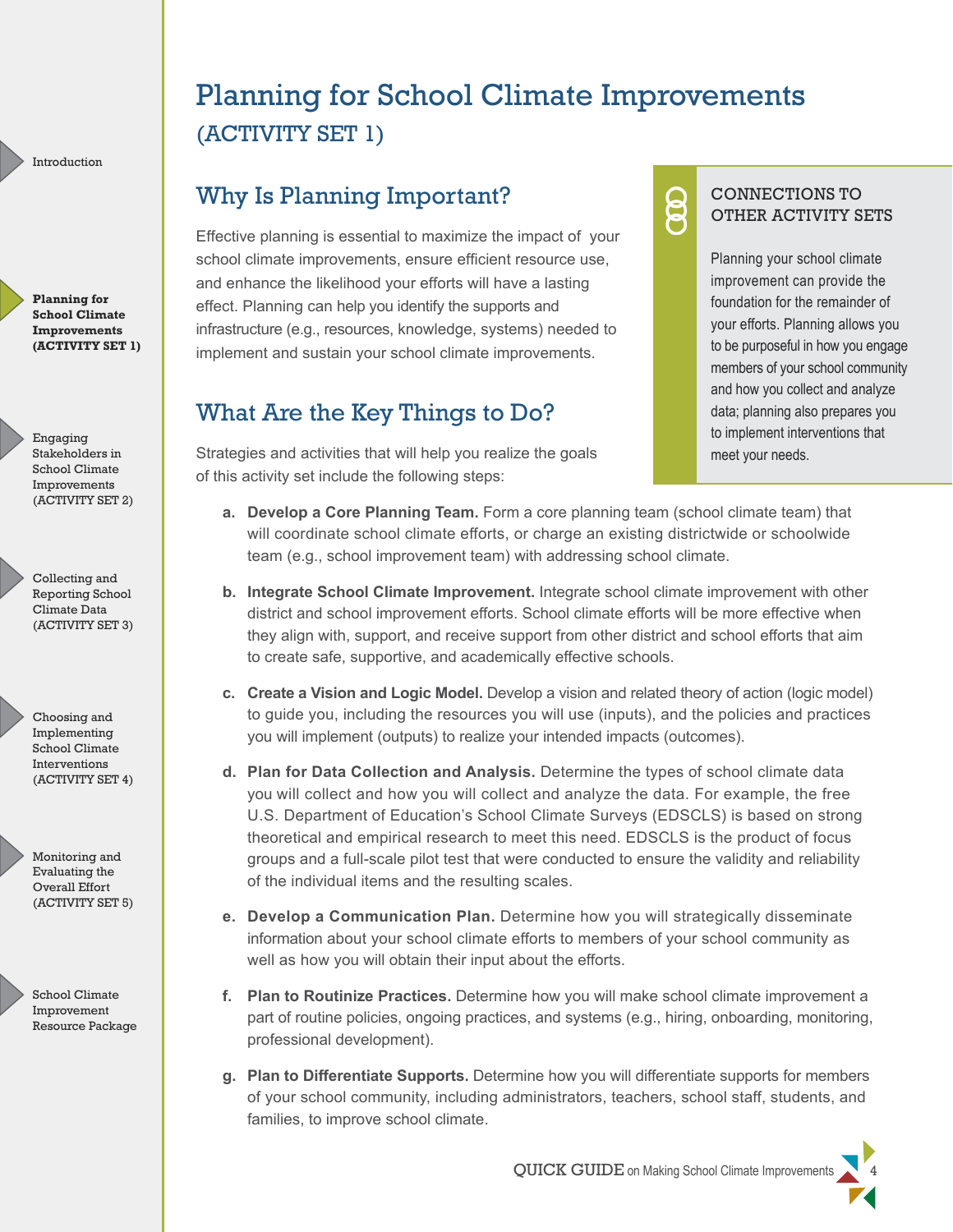| <b>What Does This Look Like</b>                                                                                                                                                                                                                                                                                                                                                                                                                                                                                                                                                                                                                      | <b>What Do You Want to Avoid?</b>                                                                                                                                                                                                                                                                                                                                                                              |
|------------------------------------------------------------------------------------------------------------------------------------------------------------------------------------------------------------------------------------------------------------------------------------------------------------------------------------------------------------------------------------------------------------------------------------------------------------------------------------------------------------------------------------------------------------------------------------------------------------------------------------------------------|----------------------------------------------------------------------------------------------------------------------------------------------------------------------------------------------------------------------------------------------------------------------------------------------------------------------------------------------------------------------------------------------------------------|
| When You Do the Work Well?                                                                                                                                                                                                                                                                                                                                                                                                                                                                                                                                                                                                                           | <b>What Are Potential Pitfalls?</b>                                                                                                                                                                                                                                                                                                                                                                            |
| a. Develop Core Planning Team                                                                                                                                                                                                                                                                                                                                                                                                                                                                                                                                                                                                                        |                                                                                                                                                                                                                                                                                                                                                                                                                |
| There is a core planning team that leads and                                                                                                                                                                                                                                                                                                                                                                                                                                                                                                                                                                                                         | It is not clear who is leading the efforts.                                                                                                                                                                                                                                                                                                                                                                    |
| monitors your efforts.                                                                                                                                                                                                                                                                                                                                                                                                                                                                                                                                                                                                                               | The core planning team is a standalone effort                                                                                                                                                                                                                                                                                                                                                                  |
| The core planning team aligns with other important                                                                                                                                                                                                                                                                                                                                                                                                                                                                                                                                                                                                   | (e.g., it is not connected to districtwide or                                                                                                                                                                                                                                                                                                                                                                  |
| teams, such as the school improvement team).                                                                                                                                                                                                                                                                                                                                                                                                                                                                                                                                                                                                         | schoolwide planning).                                                                                                                                                                                                                                                                                                                                                                                          |
| The school climate effort has the backing of key                                                                                                                                                                                                                                                                                                                                                                                                                                                                                                                                                                                                     | Key leaders do not back the planning (e.g., leaders                                                                                                                                                                                                                                                                                                                                                            |
| district and school leaders (e.g., leadership                                                                                                                                                                                                                                                                                                                                                                                                                                                                                                                                                                                                        | do not consider climate to be a key priority).                                                                                                                                                                                                                                                                                                                                                                 |
| regularly speaks about the importance of                                                                                                                                                                                                                                                                                                                                                                                                                                                                                                                                                                                                             | Members of the group are not representative of the                                                                                                                                                                                                                                                                                                                                                             |
| school climate).                                                                                                                                                                                                                                                                                                                                                                                                                                                                                                                                                                                                                                     | school community (e.g., only one stakeholder                                                                                                                                                                                                                                                                                                                                                                   |
| The team is composed of a diversity of stakeholders                                                                                                                                                                                                                                                                                                                                                                                                                                                                                                                                                                                                  | group is represented).                                                                                                                                                                                                                                                                                                                                                                                         |
| representing the groups in the school community.                                                                                                                                                                                                                                                                                                                                                                                                                                                                                                                                                                                                     | Team members lack the knowledge, time, and                                                                                                                                                                                                                                                                                                                                                                     |
| Team members have sufficient knowledge, time                                                                                                                                                                                                                                                                                                                                                                                                                                                                                                                                                                                                         | support to do the work (e.g., teachers on the team                                                                                                                                                                                                                                                                                                                                                             |
| and support to engage in the work (e.g., technical                                                                                                                                                                                                                                                                                                                                                                                                                                                                                                                                                                                                   | do not get release time to participate, meetings are                                                                                                                                                                                                                                                                                                                                                           |
| support is provided to the team so that everyone                                                                                                                                                                                                                                                                                                                                                                                                                                                                                                                                                                                                     | scheduled at a time when it is difficult for family                                                                                                                                                                                                                                                                                                                                                            |
| can make technically informed decisions).                                                                                                                                                                                                                                                                                                                                                                                                                                                                                                                                                                                                            | members to participate).                                                                                                                                                                                                                                                                                                                                                                                       |
| b. Integrate School Climate Improvement                                                                                                                                                                                                                                                                                                                                                                                                                                                                                                                                                                                                              |                                                                                                                                                                                                                                                                                                                                                                                                                |
| Systems incorporate school climate practices<br>within other important district or school initiatives<br>(e.g., including such initiatives as educator<br>effectiveness, professional learning, school<br>improvement, multi-tiered system of supports).<br>School climate practices are seen as a critical<br>ingredient to effective instruction (e.g., include<br>inclusive practices as a part of regular instruction).<br>School climate work is treated as an ongoing effort<br>that is integrated into school and classroom policies<br>and practices (e.g., student social and emotional<br>skills is integrated into academic instruction). | School climate efforts are standalone programs<br>(e.g., educator effectiveness efforts do not<br>incorporate school climate practices).<br>School climate practices are not a critical part of<br>academic instruction (e.g., inclusive practices are<br>not considered as a part of regular instruction).<br>School climate is treated as a program to<br>implement, something that you start and<br>finish. |
| c. Create Vision and Logic Model                                                                                                                                                                                                                                                                                                                                                                                                                                                                                                                                                                                                                     |                                                                                                                                                                                                                                                                                                                                                                                                                |
| The vision describes what you mean by school                                                                                                                                                                                                                                                                                                                                                                                                                                                                                                                                                                                                         | The vision and mission are vague and do                                                                                                                                                                                                                                                                                                                                                                        |
| climate (e.g., it includes components of school                                                                                                                                                                                                                                                                                                                                                                                                                                                                                                                                                                                                      | not provide a solid foundation for your efforts                                                                                                                                                                                                                                                                                                                                                                |
| climate that your stakeholders value).                                                                                                                                                                                                                                                                                                                                                                                                                                                                                                                                                                                                               | (e.g., the vision and mission use words that                                                                                                                                                                                                                                                                                                                                                                   |
| The logic model and corresponding inputs and                                                                                                                                                                                                                                                                                                                                                                                                                                                                                                                                                                                                         | are unclear to stakeholders).                                                                                                                                                                                                                                                                                                                                                                                  |
| outputs lead to outcomes as outlined by your                                                                                                                                                                                                                                                                                                                                                                                                                                                                                                                                                                                                         | The logic model is not clear on how the input and                                                                                                                                                                                                                                                                                                                                                              |
| vision and mission (e.g., there is evidence that                                                                                                                                                                                                                                                                                                                                                                                                                                                                                                                                                                                                     | outputs lead to outcomes (e.g., the activities                                                                                                                                                                                                                                                                                                                                                                 |
| the resources and practices you implement lead                                                                                                                                                                                                                                                                                                                                                                                                                                                                                                                                                                                                       | outlined are vague and there is little to no research                                                                                                                                                                                                                                                                                                                                                          |
| to your intended outcomes).                                                                                                                                                                                                                                                                                                                                                                                                                                                                                                                                                                                                                          | that activities lead to desired outcomes).                                                                                                                                                                                                                                                                                                                                                                     |
| The district or school has the necessary resources                                                                                                                                                                                                                                                                                                                                                                                                                                                                                                                                                                                                   | The district or school plans school climate activities                                                                                                                                                                                                                                                                                                                                                         |
| and support personnel to enact the strategies in the                                                                                                                                                                                                                                                                                                                                                                                                                                                                                                                                                                                                 | as an add-on program, overcommitting resources                                                                                                                                                                                                                                                                                                                                                                 |
| logic model (e.g., have the support from personnel                                                                                                                                                                                                                                                                                                                                                                                                                                                                                                                                                                                                   | or personnel (e.g., commit resources it does not                                                                                                                                                                                                                                                                                                                                                               |
| to enact practices outlined in the logic model).                                                                                                                                                                                                                                                                                                                                                                                                                                                                                                                                                                                                     | have that are necessary to implement practices).                                                                                                                                                                                                                                                                                                                                                               |

**Planning for School Climate Improvements (ACTIVITY SET 1)**

Introduction

Engaging Stakeholders in School Climate Improvements (ACTIVITY SET

Collecting and Reporting Scho Climate Data (ACTIVITY SET

Choosing and Implementing School Climate Interventions (ACTIVITY SET

Monitoring and Evaluating the Overall Effort (ACTIVITY SET

> School Climate Improvement Resource Packa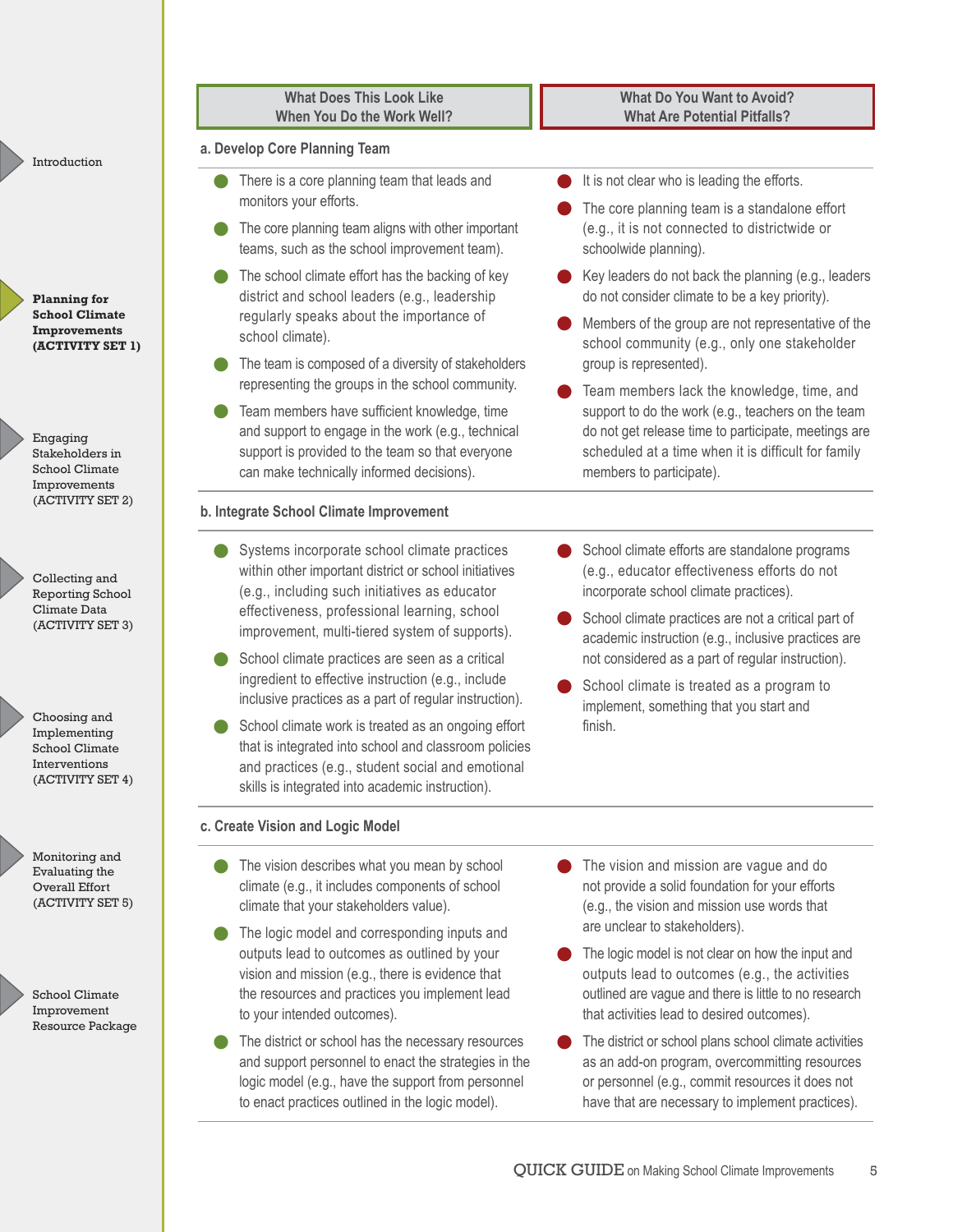|                                                                                   | <b>What Does This Look Like</b><br>When You Do the Work Well?                                                                                                                                                                                     | <b>What Do You Want to Avoid?</b><br><b>What Are Potential Pitfalls?</b>                                                                                                                                                                                                       |
|-----------------------------------------------------------------------------------|---------------------------------------------------------------------------------------------------------------------------------------------------------------------------------------------------------------------------------------------------|--------------------------------------------------------------------------------------------------------------------------------------------------------------------------------------------------------------------------------------------------------------------------------|
| Introduction                                                                      | d. Plan for Data Collection and Analysis                                                                                                                                                                                                          |                                                                                                                                                                                                                                                                                |
|                                                                                   | The core planning team decides to administer a<br>school climate survey that is aligned with the<br>team's vision and logic model.                                                                                                                | The core team selects a school climate survey<br>that is poorly aligned with the team's vision,<br>producing data that are not useful for school                                                                                                                               |
| <b>Planning for</b><br><b>School Climate</b><br>Improvements                      | The other types of data you decide to collect should<br>help you answer critical questions about your school<br>climate (e.g., determine if you also will collect<br>interview, focus group, and administrative data).                            | climate improvement.<br>You do not choose other types of data to collect<br>or analyze (e.g., you do not collect additional data<br>to help better understand what you learn from the                                                                                          |
| (ACTIVITY SET 1)                                                                  | The data collection plan indicates who will participate<br>in each of the data collection activities (e.g., determine<br>how you will select focus group participants).                                                                           | survey data).<br>The data collection plan is not clear about who will<br>participate in the data collection activities (e.g., the                                                                                                                                              |
| Engaging<br>Stakeholders in<br>School Climate<br>Improvements<br>(ACTIVITY SET 2) | The analysis plan aligns the questions you will ask<br>and the data you will collect (e.g., see climate items<br>and dimensions in EDSCLS).                                                                                                       | data collection plan has selection bias).<br>A plan does not exist on how the data analysis will<br>take place (e.g., no plan exists to ensure that the<br>necessary data exist to answer critical school<br>climate-related questions).                                       |
|                                                                                   | e. Develop Communication Plan                                                                                                                                                                                                                     |                                                                                                                                                                                                                                                                                |
| Collecting and<br>Reporting School<br>Climate Data<br>(ACTIVITY SET 3)            | There is a strategic communication plan that<br>addresses how you will communicate findings an<br>improvement efforts (e.g., develop electronic<br>mailing lists, websites, and other social media that<br>specifically focus on school climate). | The district or school lacks a plan on how it will<br>communicate the school climate efforts (e.g., no<br>strategic effort exists to share the data collected<br>or specify how to use them for continuous<br>improvement).                                                    |
|                                                                                   | There are processes that help the district or school<br>obtain input from the district or school community.                                                                                                                                       | There is no process in place to obtain the input<br>of members of the district or school community.                                                                                                                                                                            |
| Choosing and<br>Implementing<br><b>School Climate</b>                             | f. Plan to Routinize Practices                                                                                                                                                                                                                    |                                                                                                                                                                                                                                                                                |
| Interventions<br>(ACTIVITY SET 4)<br>Monitoring and                               | You develop hiring practices that support the<br>importance of school climate (e.g., interview<br>protocols ask potential candidates about their role<br>in making students and family members feel<br>welcome and supported).                    | Hiring practices and staff evaluations do not<br>address matters that relate to producing strong<br>conditions for learning (e.g., interview protocols do<br>not require potential candidates to state how they<br>would develop a welcoming environment).                     |
| Evaluating the<br>Overall Effort<br>(ACTIVITY SET 5)                              | There is an onboarding process (the types of<br>information that new staff need to know) that<br>includes information about the importance of school<br>climate and how the district or school measures it.                                       | The district or school does not provide new hires<br>with guidance on the importance of school climate,<br>their role in improving school climate, or the<br>policies related to climate.                                                                                      |
| School Climate<br>Improvement<br>Resource Package                                 | The scope of the professional learning experiences<br>and resources include topics related to school climate<br>(e.g., how to create a trauma-sensitive environment).                                                                             | The district or school does not provide teachers with<br>learning opportunities and supports to improve skills<br>related to school climate (e.g., teachers are not<br>provided with collaborative time to talk about ways<br>to improve student social and emotional skills). |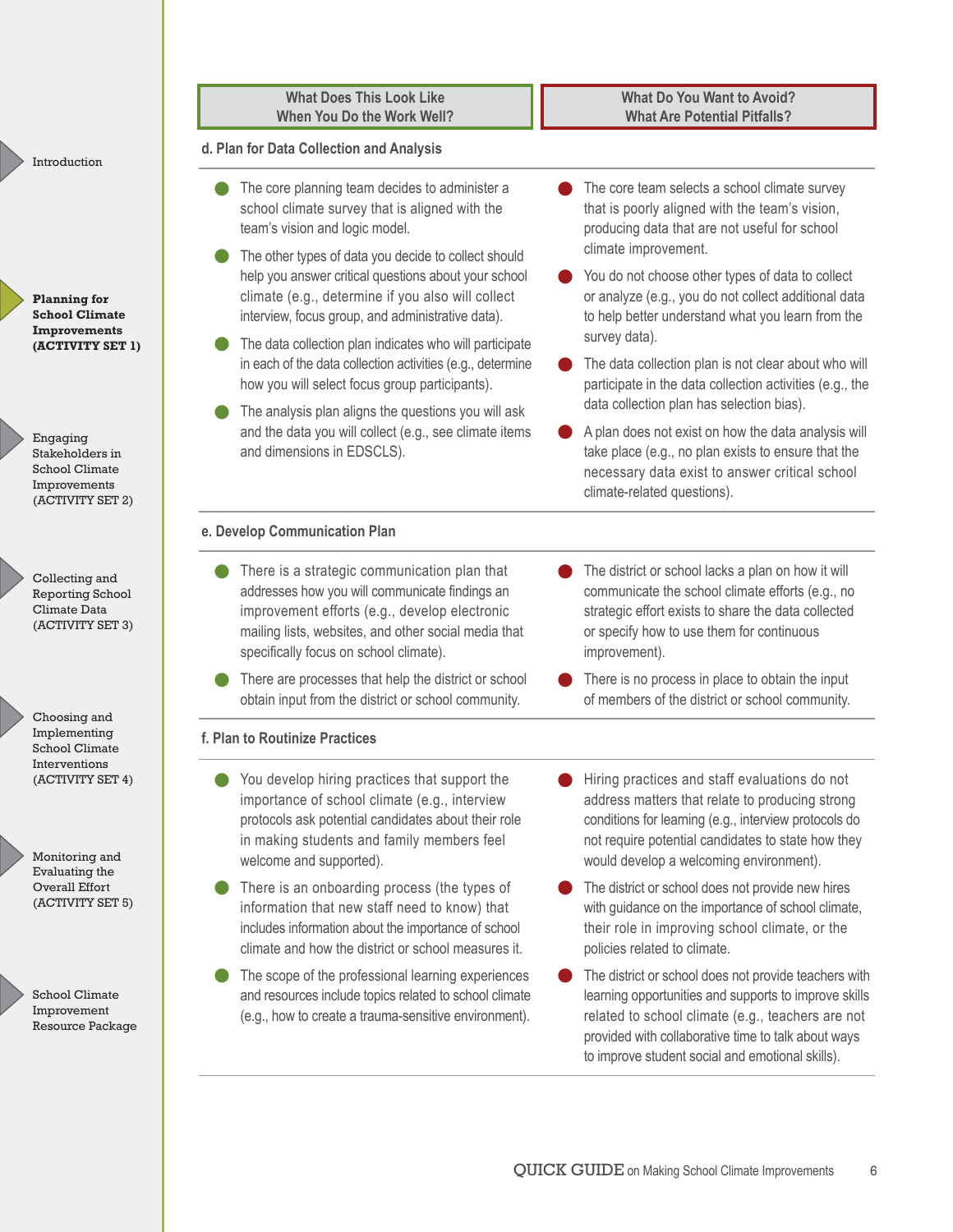| g. Plan to Differentiate Supports                                                                                                                                                                                                                                       |                                                                                                                                                                                                                                          |
|-------------------------------------------------------------------------------------------------------------------------------------------------------------------------------------------------------------------------------------------------------------------------|------------------------------------------------------------------------------------------------------------------------------------------------------------------------------------------------------------------------------------------|
| There is a multi-tiered approach to helping<br>all members of the school community realize<br>high academic and behavioral standards and<br>create an inclusive and academically productive<br>school (e.g., there is a plan to differentiate support<br>for students). | The supports the district or school plans to offer<br>members of your school community are the same<br>(e.g., when planning events, the district or school<br>does not take into account that parents have<br>different work schedules). |
|                                                                                                                                                                                                                                                                         |                                                                                                                                                                                                                                          |

Engaging Stakeholders in School Climate Improvements (ACTIVITY SET 2)

Introduction

**Planning for School Climate Improvements (ACTIVITY SET 1)**

Collecting and Reporting School Climate Data (ACTIVITY SET 3)

Choosing and Implementing School Climate Interventions (ACTIVITY SET 4)



Monitoring and Evaluating the Overall Effort (ACTIVITY SET 5)

School Climate Improvement Resource Package

#### DO YOU WANT TO LEARN MORE ABOUT PLANNING SCHOOL CLIMATE IMPROVEMENTS?

- [learning.ed.gov/SCIRP/reference-manual/Section1](https://safesupportivelearning.ed.gov/SCIRP/reference-manual/Section1). It breaks down these action steps further and includes • Go to the *School Climate Improvement Reference Manual* section on planning: [https://safesupportive](https://safesupportivelearning.ed.gov/SCIRP/reference-manual/Section1) additional strategies and resources.
- Go to *School Climate Improvement Online Module 1* on engaging leadership in school climate improvements, a key to planning this ongoing work: [https://safesupportivelearning.ed.gov/SCIRP/Online-Mod](https://safesupportivelearning.ed.gov/SCIRP/Online-Modules/1-Convincing-Leadership) [ules/1-Convincing-Leadership.](https://safesupportivelearning.ed.gov/SCIRP/Online-Modules/1-Convincing-Leadership) The module provides an activity to practice engaging leadership.
- Go to the planning sections of the *School Climate Improvement Action Guides* for each stakeholder: [https://safesupportivelearning.ed.gov/SCIRP/action-guides/section1.](https://safesupportivelearning.ed.gov/SCIRP/action-guides/section1) Each guide includes a section on how a stakeholder can support planning school climate improvements.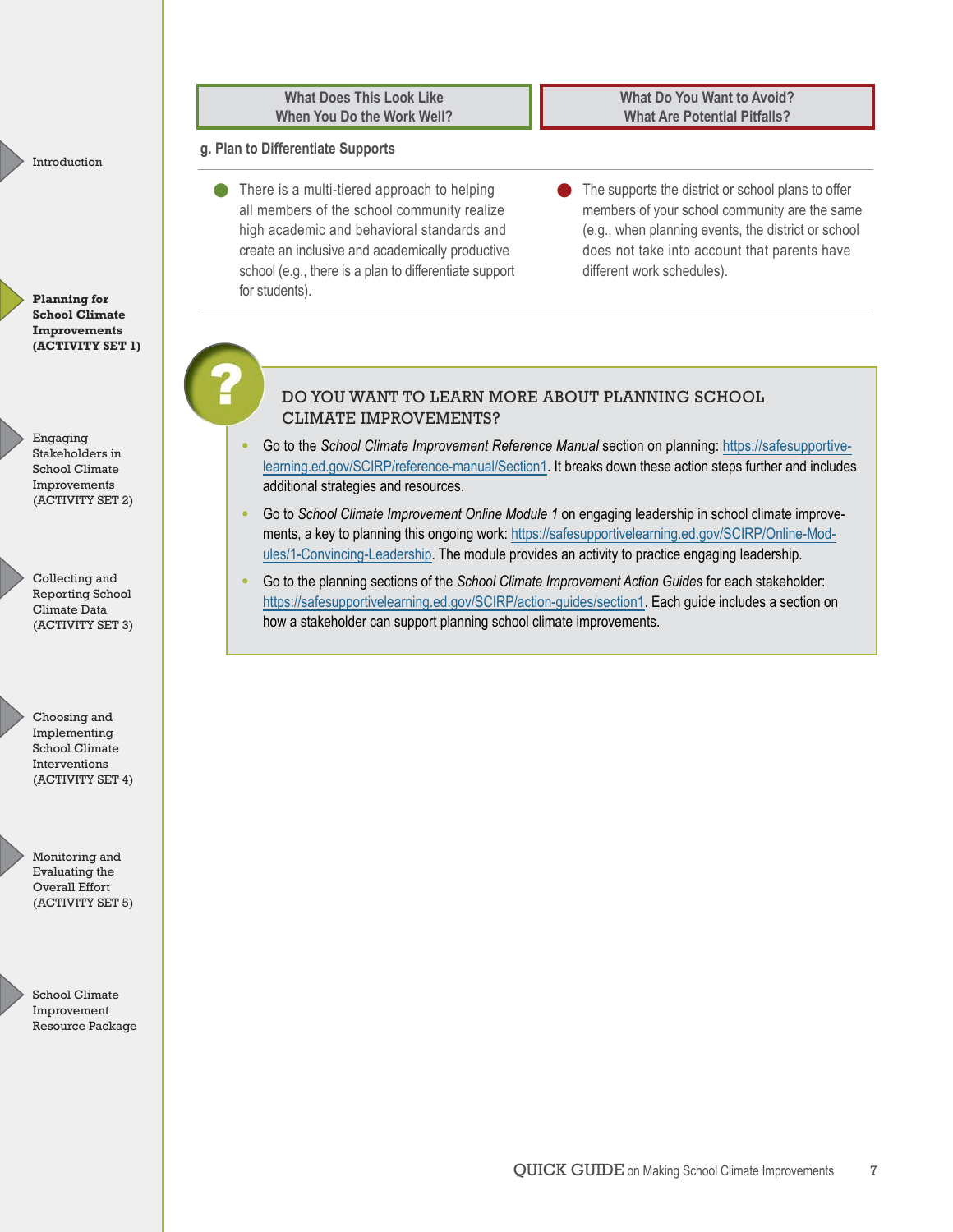Planning for School Climate Improvements (ACTIVITY SET 1)

**Engaging Stakeholders in School Climate Improvements (ACTIVITY SET 2)**

Collecting and Reporting School Climate Data (ACTIVITY SET 3)

Choosing and Implementing School Climate Interventions (ACTIVITY SET 4)

Monitoring and Evaluating the Overall Effort (ACTIVITY SET 5)



# <span id="page-10-0"></span>Engaging Stakeholders in School Climate Improvements (ACTIVITY SET 2)

### Why Is Engaging Stakeholders Important?

Engaging administrators, teachers, students, district staff, parents or guardians, and community partners can help you enhance response rates and the quality of responses, which can help you better identify stakeholder needs and concerns. Engaging stakeholders includes informing all members of your school community about school climate improvements as well as obtaining stakeholder input and feedback on the effort. This process is more effective when stakeholders receive necessary training and support (e.g., professional development), when communication strategies maximize access to information, and when school climate efforts are connected with other efforts the stakeholders are involved, such as positive behavioral interventions and supports, trauma-sensitive approaches, efforts to reduce racial disparities, and social and emotional learning.

# ළි

CONNECTIONS TO OTHER ACTIVITY SETS

To engage your stakeholders, use the plans you developed during Activity Set 1. In addition, engaging stakeholders up front facilitates data collection because stakeholders who are engaged are more likely to respond to surveys and are more likely to take the surveys seriously (Activity Set 3). Finally, engaged stakeholders are more likely to implement the chosen school climate interventions properly (Activity Set 4).

### What Are the Key Things to Do?

Strategies and activities that will help you realize the goals of this activity set include:

- **a. Disseminate Key Messaging.** Disseminate information to all members of your school community about your school climate efforts.
- **b. Obtain Stakeholder Input.** Obtain stakeholder input, feedback, and concerns about the school climate efforts.
- **c. Build a Shared Understanding.** Create a shared understanding about what school climate is as well as strategies to promote a positive school climate.
- **d. Share Information About the Importance of Data.** Provide guidance on the data collection process and orient stakeholders to the importance of the data on the overall efforts.
- **e. Develop Family-School-Community Partnerships.** Use effective strategies to form strong family-school-community partnerships.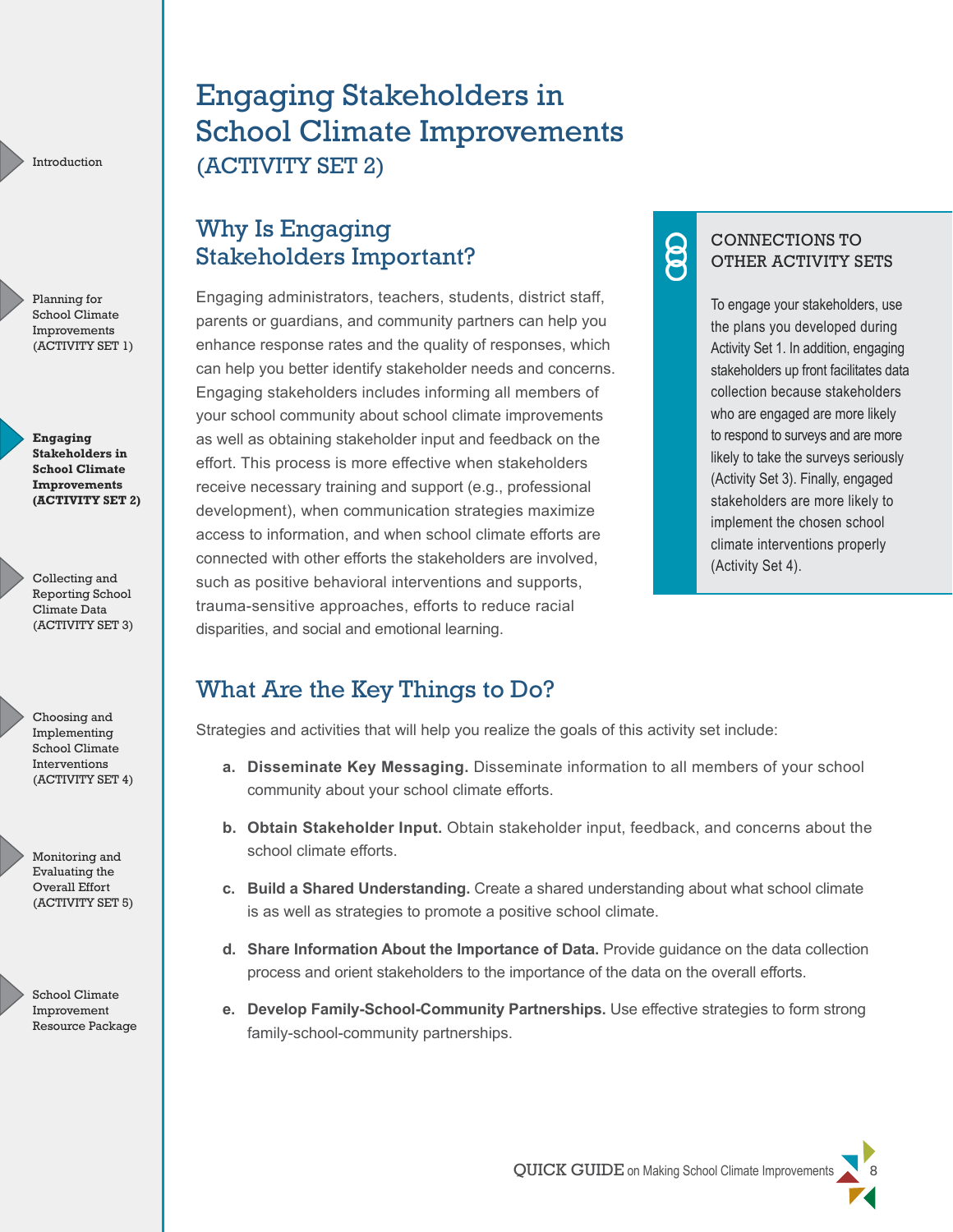|                                                                                           | <b>What Does This Look Like</b><br>When You Do the Work Well?                                                                                                                                            | <b>What Do You Want to Avoid?</b><br><b>What Are Potential Pitfalls?</b>                                                                                                           |
|-------------------------------------------------------------------------------------------|----------------------------------------------------------------------------------------------------------------------------------------------------------------------------------------------------------|------------------------------------------------------------------------------------------------------------------------------------------------------------------------------------|
| Introduction                                                                              | a. Disseminate Key Messaging                                                                                                                                                                             |                                                                                                                                                                                    |
|                                                                                           | Communication activities help people understand<br>the importance of school climate and that it is<br>possible to assess and improve it.                                                                 | There are few communication activities that focus<br>on the importance of school climate and how to<br>improve it.                                                                 |
| Planning for                                                                              | Messaging includes the importance and value<br>of participation for each stakeholder group<br>(e.g., creating a school environment that is                                                               | Communication activities are not tailored to the<br>interests of all stakeholders (e.g., messaging is the<br>same for all stakeholders).                                           |
| School Climate<br>Improvements<br>(ACTIVITY SET 1)                                        | more welcoming to families).<br>Core planning team uses multiple communication<br>strategies to disseminate information effectively<br>(e.g., newsletters, websites, forums).                            | The core planning team uses only one communication<br>technique, if any, to reach stakeholders (e.g., passing<br>out one newsletter that describes the school<br>climate efforts). |
|                                                                                           | b. Obtain Stakeholder Input                                                                                                                                                                              |                                                                                                                                                                                    |
| <b>Engaging</b><br><b>Stakeholders in</b><br><b>School Climate</b><br><b>Improvements</b> | Stakeholders provide input and feedback in multiple<br>ways (e.g., at forums and through surveys).                                                                                                       | Not all stakeholder groups have opportunities to<br>provide feedback.                                                                                                              |
| (ACTIVITY SET 2)                                                                          | Stakeholders help refine efforts.<br>Stakeholders actively contribute to developing a                                                                                                                    | Stakeholders provide their input, but their input is<br>not considered in the overall efforts.                                                                                     |
| Collecting and<br>Reporting School                                                        | plan for engaging stakeholders during data collection<br>and developing and implementing interventions.                                                                                                  | Stakeholders do not participate in planning<br>ways to engage community members in school<br>climate efforts.                                                                      |
| Climate Data<br>(ACTIVITY SET 3)                                                          | c. Build a Shared Understanding                                                                                                                                                                          |                                                                                                                                                                                    |
|                                                                                           | During orientation activities, stakeholders develop a<br>shared understanding of school climate, reviewing                                                                                               | Stakeholders receive the definition of school climat<br>but do not have an opportunity to provide input.                                                                           |
| Choosing and<br>Implementing<br>School Climate<br>Interventions                           | the vision, mission, and theory of action.<br>During orientation activities, stakeholders review<br>research-based strategies that the district or school                                                | Stakeholders do not have opportunities to review<br>research on school climate and the strategies to<br>support a positive school climate.                                         |
| (ACTIVITY SET 4)                                                                          | could use to improve the school climate.                                                                                                                                                                 | Members of the school community are provided                                                                                                                                       |
| Monitoring and<br>Evaluating the                                                          | Members of the school community are provided<br>with ongoing supports so that they can develop a<br>deep understanding and master how to create safe<br>and supportive school and classroom environments | superficial opportunities to learn about how to<br>create safe and supportive school and classroom<br>environments (e.g., participate in passive<br>learning opportunities).       |
| Overall Effort<br>(ACTIVITY SET 5)                                                        | (e.g., social and emotional learning and professional<br>learning communities).<br>All members of the school community own school                                                                        | School climate efforts do not penetrate all schools<br>and all relevant interactions between and among<br>students, families, and staff.                                           |
|                                                                                           | climate improvement.                                                                                                                                                                                     |                                                                                                                                                                                    |

School Climate Improvement Resource Package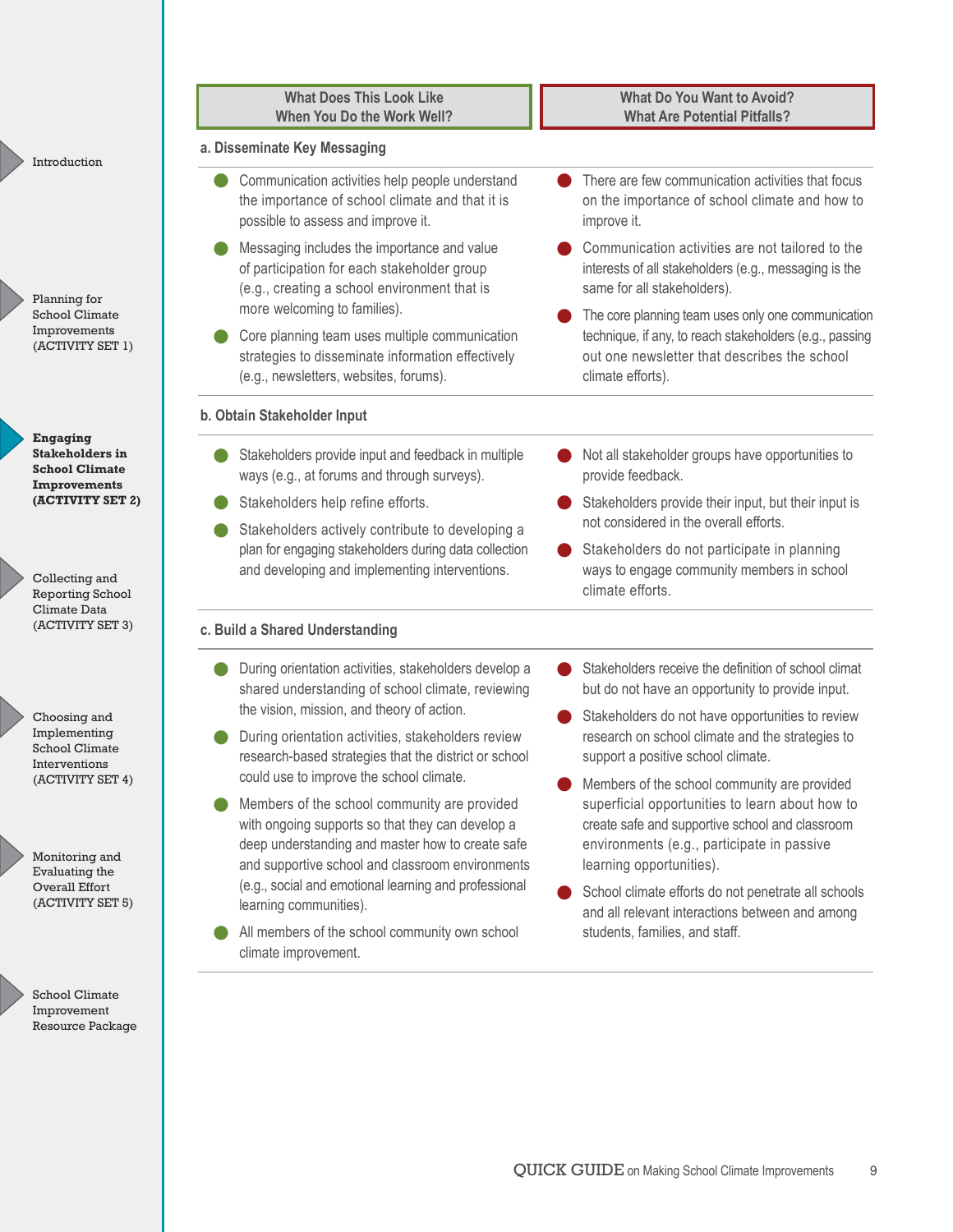|                                                                                                                                                                                                                                                                                                                | <b>What Does This Look Like</b>                                                                                                                                                                                                                                          | <b>What Do You Want to Avoid?</b>                                                                                                                                                                       |  |
|----------------------------------------------------------------------------------------------------------------------------------------------------------------------------------------------------------------------------------------------------------------------------------------------------------------|--------------------------------------------------------------------------------------------------------------------------------------------------------------------------------------------------------------------------------------------------------------------------|---------------------------------------------------------------------------------------------------------------------------------------------------------------------------------------------------------|--|
|                                                                                                                                                                                                                                                                                                                | When You Do the Work Well?                                                                                                                                                                                                                                               | <b>What Are Potential Pitfalls?</b>                                                                                                                                                                     |  |
| Introduction                                                                                                                                                                                                                                                                                                   | d. Share Information About the Importance of Data                                                                                                                                                                                                                        |                                                                                                                                                                                                         |  |
|                                                                                                                                                                                                                                                                                                                | Stakeholders receive information about the<br>importance of collecting and using school<br>climate data.<br>Stakeholders receive information about the data                                                                                                              | Stakeholders do not receive information about the<br>importance of school climate data (e.g., they<br>receive information about data collection but not<br>about why it is important).                  |  |
| Planning for<br>School Climate                                                                                                                                                                                                                                                                                 | collection process (e.g., who will participate in the<br>process and participants' duties).<br>Stakeholders receive information about how you                                                                                                                            | Stakeholders receive insufficient information abou<br>the data collection process (e.g., how confidentialit<br>will be ensured).                                                                        |  |
| Improvements<br>(ACTIVITY SET 1)                                                                                                                                                                                                                                                                               | will use the data (e.g., how you will use data to<br>select interventions to improve the school climate).                                                                                                                                                                | Stakeholders do not receive information about how<br>the data will be used (e.g., why disaggregating data<br>is important).                                                                             |  |
|                                                                                                                                                                                                                                                                                                                | e. Develop Family-School-Community Partnerships                                                                                                                                                                                                                          |                                                                                                                                                                                                         |  |
| <b>Engaging</b><br><b>Stakeholders in</b>                                                                                                                                                                                                                                                                      | Family and community participation is high.                                                                                                                                                                                                                              | Family participation is low.                                                                                                                                                                            |  |
| <b>School Climate</b><br><b>Improvements</b><br>(ACTIVITY SET 2)                                                                                                                                                                                                                                               | Families and community members understand<br>that their participation is important and that there<br>are multiple ways they can positively engage with<br>the school.                                                                                                    | Families have a limited number of ways to interact<br>with the school community (e.g., only the<br>opportunity to participate in an open house or<br>parent-teacher conferences).                       |  |
| Collecting and<br>Reporting School<br>Climate Data<br>(ACTIVITY SET 3)                                                                                                                                                                                                                                         | Families have multiple opportunities to participate.<br>When planning activities, you take into account the<br>multiple types of jobs family members hold and try<br>to accommodate their work schedules.                                                                | Families are unaware of events or cannot attend<br>events because of work or other obligations.                                                                                                         |  |
| Choosing and<br>Implementing<br><b>School Climate</b><br>Interventions<br>(ACTIVITY SET 4)                                                                                                                                                                                                                     | п                                                                                                                                                                                                                                                                        | DO YOU WANT TO LEARN MORE ABOUT ENGAGING STAKEHOLDERS IN                                                                                                                                                |  |
|                                                                                                                                                                                                                                                                                                                | <b>SCHOOL CLIMATE IMPROVEMENTS?</b>                                                                                                                                                                                                                                      |                                                                                                                                                                                                         |  |
| Monitoring and<br>Evaluating the                                                                                                                                                                                                                                                                               | Go to the School Climate Improvement Reference Manual section on engaging stakeholders:<br>https://safesupportivelearning.ed.gov/SCIRP/reference-manual/Section2. The manual breaks down these<br>action steps further and includes additional strategies and resources. |                                                                                                                                                                                                         |  |
| Overall Effort<br>(ACTIVITY SET 5)                                                                                                                                                                                                                                                                             | engaging stakeholders.                                                                                                                                                                                                                                                   | Go to School Climate Improvement Online Module 2 on engaging stakeholders: https://safesupport-<br>ivelearning.ed.gov/SCIRP/Online-Modules/2-Engaging-Stakeholders. It provides an activity to practice |  |
| Go to the School Climate Improvement Action Guides for different stakeholders: https://safesupport-<br>ivelearning.ed.gov/SCIRP/action-guides/section2. Each guide provides ways stakeholders can support<br>School Climate<br>school climate improvements by activity set.<br>Improvement<br>Resource Package |                                                                                                                                                                                                                                                                          |                                                                                                                                                                                                         |  |
|                                                                                                                                                                                                                                                                                                                |                                                                                                                                                                                                                                                                          |                                                                                                                                                                                                         |  |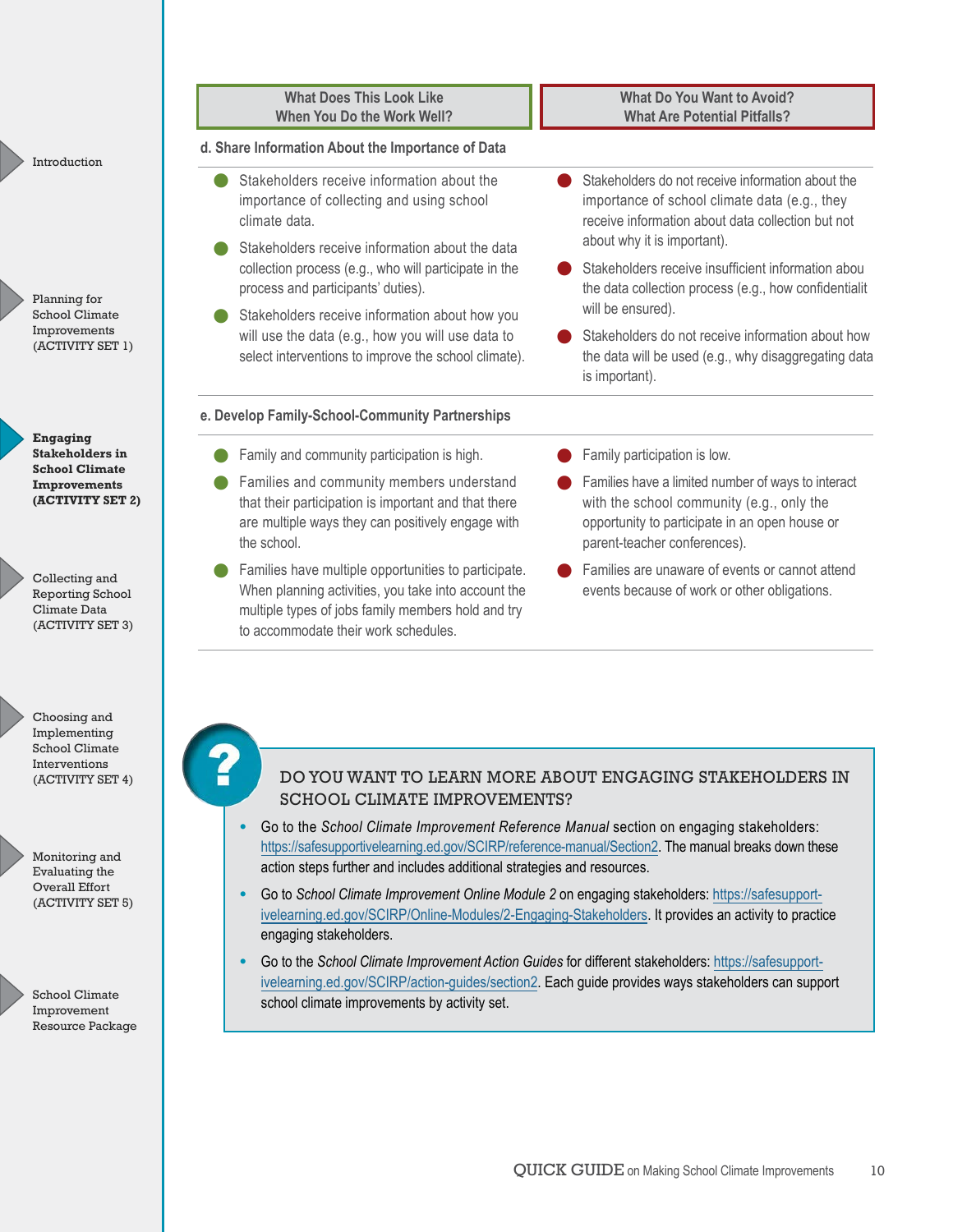Planning for School Climate Improvements (ACTIVITY SET 1)

Engaging Stakeholders in School Climate Improvements (ACTIVITY SET 2)

**Collecting and Reporting School Climate Data (ACTIVITY SET 3)**

Choosing and Implementing School Climate Interventions (ACTIVITY SET 4)

Monitoring and Evaluating the Overall Effort (ACTIVITY SET 5)

> School Climate Improvement Resource Package

# <span id="page-13-0"></span>Collecting and Reporting School Climate Data (ACTIVITY SET 3)

### Why Is Collecting and Reporting Data Important?

Data collection furnishes evidence of how your stakeholders perceive the school climate. This set of activities provides you with strategies on how to collect, analyze, and report your school climate data. The results of your data collection and analysis can guide your action plans to improve the climate in your school as well as support your assessment of the effects of your efforts to improve school climate. The result also can inform other efforts that relate to school climate, such as bullying prevention and positive behavioral interventions and supports.

# 8

CONNECTIONS TO OTHER ACTIVITY SETS

You collect data throughout the activity sets. In Activity Set 1 (planning), you collect data during your initial readiness assessment. In addition, you develop plans on the types of data to collect and how to analyze your data. The results (Activity Set 4) will guide the interventions you select. You continue to collect data to monitor and evaluate your effort (Activity Set 5).

### What Are the Key Things to Do?

Strategies and activities that will help you realize the goals of this activity set include the following:

- **a. Finalize Measures/Confirm Survey Instrument** Finalize the measures you will use to collect school climate data—for example, surveys, focus groups, and administration data. Based on planning and state/district priorities, review your school climate survey instrument (and any other additional data sources you plan to collect) to ensure that items that align with your vision and logic model are included. Consider whether additional items are needed. For example, for the U.S. Department of Education's [School Climate Surveys \(EDSCLS\)](https://safesupportivelearning.ed.gov/edscls) platform, additional items can be added to the data collection platform if needed.
- **b. Collect Data.** Collect your school climate data consistently across members of your school community.
- **c. Analyze Data.** Analyze your data to help you answer the critical questions you developed about your school climate. Provide reports

The EDSCLS platform comprises free surveys schools and districts can use to measure school climate. EDSCLS comes with a free data collection platform and reporting functionality.

summarizing the analysis of the various data sources, disaggregating data when appropriate. For example, the EDSCLS platform produces a report for each set of stakeholders surveyed.

- **d. Use Additional Resources.** Use the *[Data Interpretation Guide](https://safesupportivelearning.ed.gov/SCIRP/Data-Interpretation-Resources /data-interpretation-guide)* and *[Topical Discussion](https://safesupportivelearning.ed.gov/SCIRP/Data-Interpretation-Resources /discussion-guides) [Guides](https://safesupportivelearning.ed.gov/SCIRP/Data-Interpretation-Resources /discussion-guides)* in the [Resource Package](https://safesupportivelearning.ed.gov/school-climate-improvement-resource-package) to help you interpret and use your data to improve specific school climate topic areas overall and to help you implement a multi-tiere system of supports.
- **e. Allow Stakeholders to Review Data.** Engage your stakeholders in reviewing and interpreting your data reports.

QUICK GUIDE on Making School Climate Improvements 11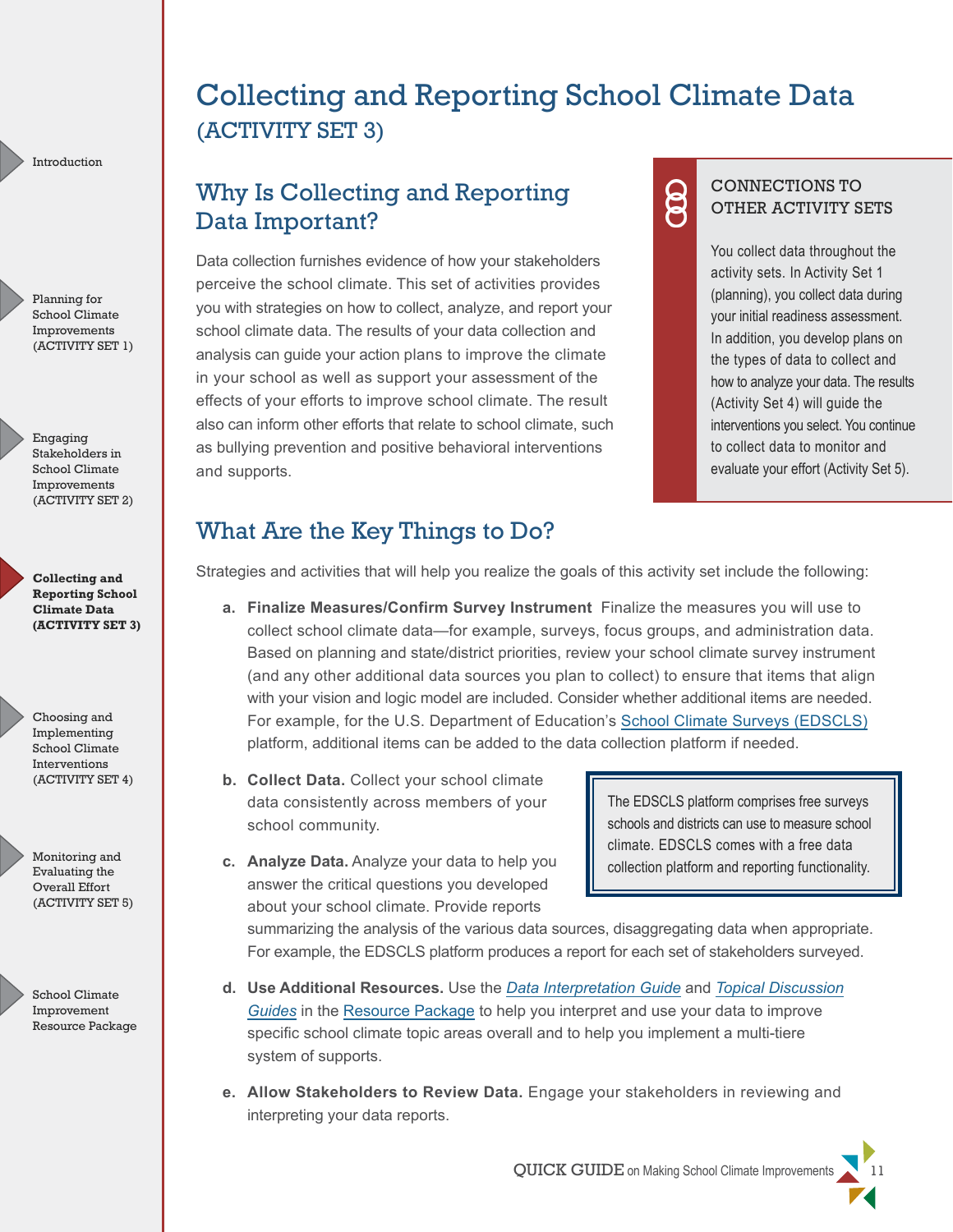Planning for School Climate Improvements (ACTIVITY SET 1)

Engaging Stakeholders in School Climate Improvements (ACTIVITY SET 2)

**Collecting and Reporting School Climate Data (ACTIVITY SET 3)**



Monitoring and Evaluating the Overall Effort (ACTIVITY SET 5)

(ACTIVITY SET 4)



School Climate Improvement Resource Package

#### **What Does This Look Like When You Do the Work Well?**

#### **a. Finalize Measures/Confirm Survey Instrumen**

- You select a valid and reliable school climate survey (e.g., see the EDSCLS instruments and documentation).
- You collect multiple types of data to better understand the school's climate (e.g., conduct focus groups and interviews to better understand he context of the school climate survey data).
- The type of data you collect aligns with the definitions of school climate you developed durin Activity Sets 1 and 2.

#### **b. Collect Data**

- Administration protocols for data collection describe how to collect data in a consistent way across groups of stakeholders (e.g., protocols provide directions on how to administer data). For example, these are described in the *[Technical and Administration](https://safesupportivelearning.ed.gov/sites/default/files/EDSCLS%20UserGuide%2002232016_update.pdf) [User Guide for the ED School Climate Surveys](https://safesupportivelearning.ed.gov/sites/default/files/EDSCLS%20UserGuide%2002232016_update.pdf) [\(EDSCLS\)](https://safesupportivelearning.ed.gov/sites/default/files/EDSCLS%20UserGuide%2002232016_update.pdf)*.
- You collect survey data from the majority of your stakeholders (ideally above 80 percent).
- You can use the data you collected to assess what you intended (valid), and it is consistent across respondents (reliable).
- Data collection procedures protect privacy.
- The school climate survey is administered anonymously or in a manner to protect confidentialit in order to protect the respondent's personally identifiable information and encourage truthful an accurate responses.

#### **What Do You Want to Avoid? What Are Potential Pitfalls?**

- You do not assess school climate through a valid and reliable school climate survey.
- You collect only one (if any) additional type of school climate data (e.g., only review incident data).
- You collect data from only one topic area of school climate (e.g., only data on school safety).

- There are no administration protocols on how to collect the data (e.g., participants are not informed of the expectations of the data collection). Few stakeholders respond to the survey data.
- The data do not provide useful information to inform your school climate efforts.
- You do not protect or appear to protect privacy.
- The school climate survey is administered with respondent identities disclosed. Respondents provide biased, inaccurate responses.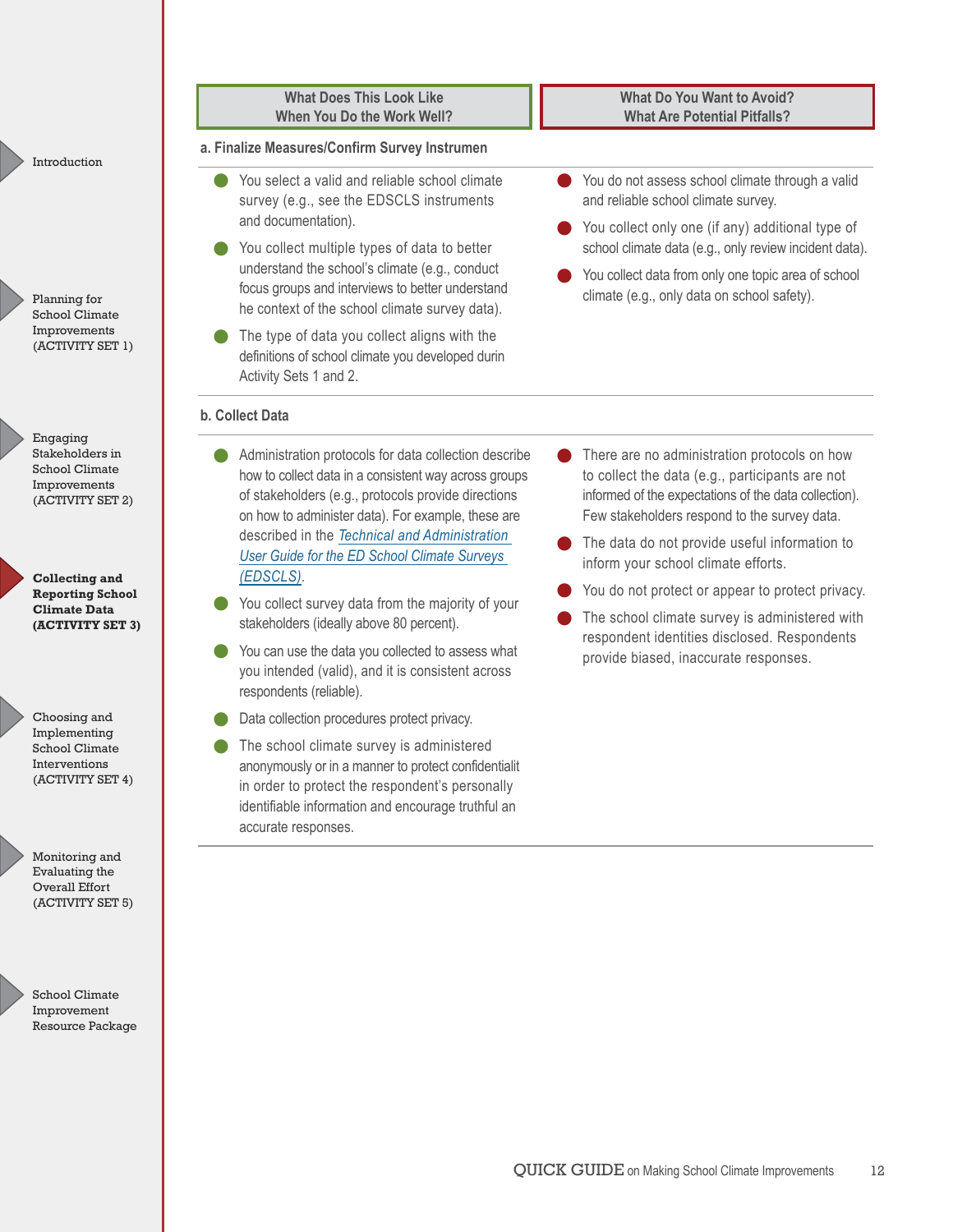|                                                                              | <b>What Does This Look Like</b><br>When You Do the Work Well?                                                                                                                                                                                              | <b>What Do You Want to Avoid?</b><br><b>What Are Potential Pitfalls?</b>                                                                                                                                        |
|------------------------------------------------------------------------------|------------------------------------------------------------------------------------------------------------------------------------------------------------------------------------------------------------------------------------------------------------|-----------------------------------------------------------------------------------------------------------------------------------------------------------------------------------------------------------------|
| Introduction                                                                 | c. Analyze Data                                                                                                                                                                                                                                            |                                                                                                                                                                                                                 |
|                                                                              | The analysis includes disaggregating data by<br>subpopulations of student, including possibly<br>linking with student information system data<br>(e.g., race, gender, English learner status, special<br>education status). The EDSCLS platform does this. | The analysis includes only aggregated information<br>about the entire population (e.g., all students<br>who participated).<br>You conduct the analysis only for one stakeholder<br>group (e.g., not for staff). |
| Planning for<br>School Climate<br>Improvements                               | The analysis includes disaggregating data by<br>stakeholder group (e.g., by teacher and student).<br>The EDSCLS platform does this.                                                                                                                        | Data reports are confusing to stakeholders.<br>Data reports are not actionable.                                                                                                                                 |
| (ACTIVITY SET 1)<br>Engaging                                                 | Data reports are developed for each type of data you<br>collect (e.g., surveys, focus groups, administrative<br>data) that provide information about strengths and<br>areas of concern. The EDSCLS platform does this<br>for the survey data.              |                                                                                                                                                                                                                 |
| Stakeholders in<br><b>School Climate</b><br>Improvements<br>(ACTIVITY SET 2) | The data reports are clear and actionable.<br>d. Use Additional Resources                                                                                                                                                                                  |                                                                                                                                                                                                                 |
| <b>Collecting and</b><br><b>Reporting School</b>                             | Resources from the Resource Package provide<br>guidance on how to analyze and interpret the<br>data analysis.                                                                                                                                              | You do not use resources to facilitate understanding<br>of the data analysis.                                                                                                                                   |
| <b>Climate Data</b><br>(ACTIVITY SET 3)                                      | e. Allow Stakeholders to Review Data                                                                                                                                                                                                                       |                                                                                                                                                                                                                 |
|                                                                              | You share data with stakeholders.                                                                                                                                                                                                                          | Data are not shared with stakeholders.                                                                                                                                                                          |
| Choosing and<br>Implementing<br><b>School Climate</b><br>Interventions       | Stakeholders receive support on how to interpret<br>reports and ways to identify key findings of the ata<br>(e.g., you look across types of data to determine<br>whether results are similar or relate to one another).                                    | Stakeholders do not receive sufficient support t<br>know how to review the reports with a critical lens<br>and use it (e.g., stakeholders receive only highly<br>technical data reports).                       |
| (ACTIVITY SET 4)                                                             | Members of your school community review the data<br>reports and determine key takeaways from the data<br>(e.g., what the school is doing well and what the<br>school needs to do to improve).                                                              | Stakeholders are not invited to help interpret the<br>results (e.g., stakeholders receive only reports<br>to review).                                                                                           |
| Monitoring and<br>Evaluating the<br>Overall Effort<br>(ACTIVITY SET 5)       |                                                                                                                                                                                                                                                            |                                                                                                                                                                                                                 |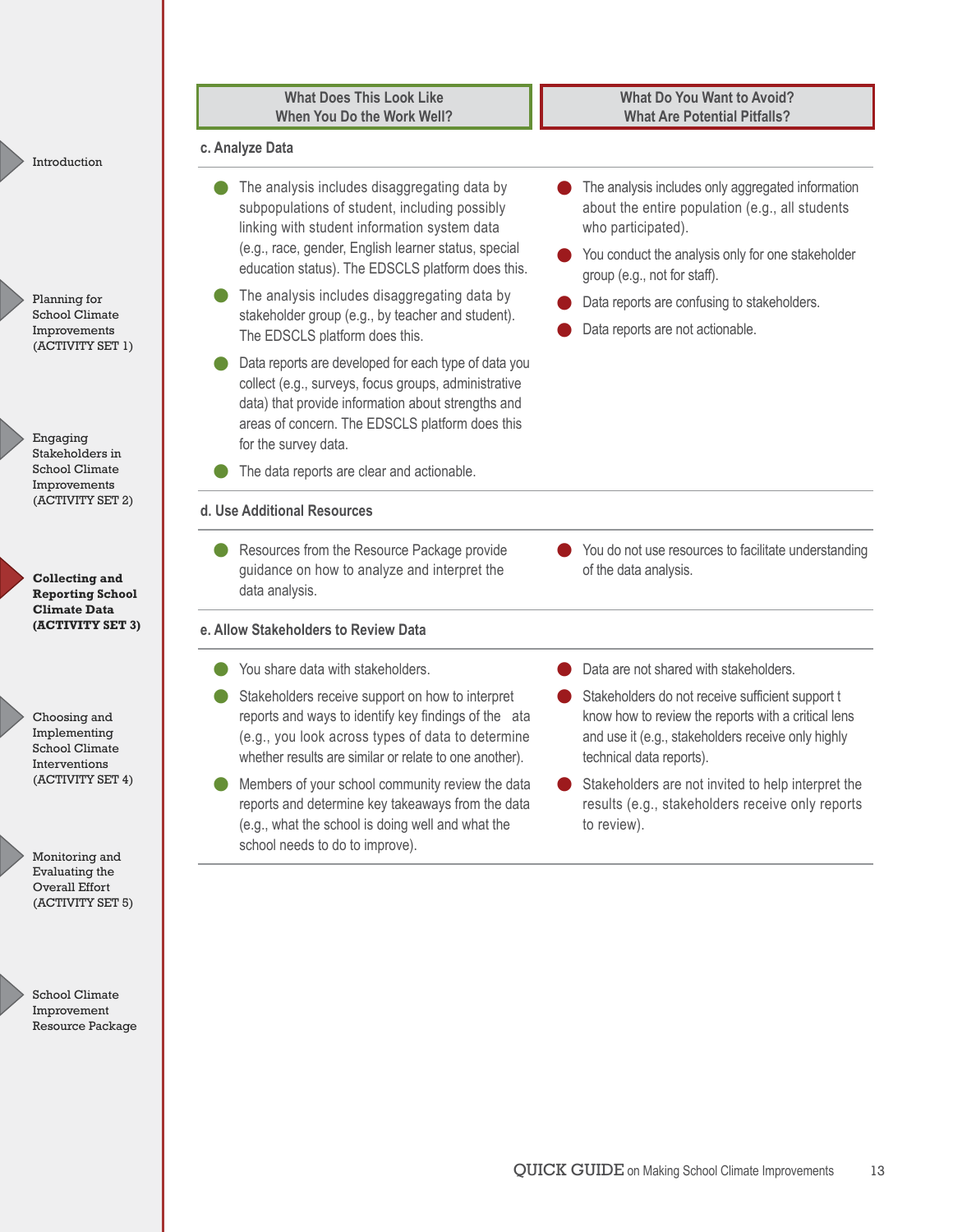Planning for School Climate Improvements (ACTIVITY SET 1)

Engaging Stakeholders in School Climate Improvements (ACTIVITY SET 2)

**Collecting and Reporting School Climate Data (ACTIVITY SET 3)**

Choosing and Implementing School Climate Interventions (ACTIVITY SET 4)

Monitoring and Evaluating the Overall Effort (ACTIVITY SET 5)

School Climate Improvement Resource Package

#### DO YOU WANT TO LEARN MORE ABOUT COLLECTING, ANALYZING, AND REPORTING SCHOOL CLIMATE DATA?

- Go to the *School Climate Improvement Reference Manual* section on collecting, analyzing, and reporting school climate data: <https://safesupportivelearning.ed.gov/SCIRP/reference-manual/Section3-EDSCLS> for EDSCLS users or<https://safesupportivelearning.ed.gov/SCIRP/reference-manual/Section3-NonEDSCLS> for non-EDSCLS users. It breaks down these action steps further and includes additional strategies and resources for users of EDSCLS and other school climate surveys.
- Go to the ED School Climate Surveys: [https://safesupportivelearning.ed.gov/edscls.](https://safesupportivelearning.ed.gov/edscls) The *Technical and Administration User Guide for the ED School Climate Surveys (EDSCLS)* provides information needed to learn more about the surveys and analysis and reporting platform.
- Go to *School Climate Improvement Online Module 3*[: https://safesupportivelearning.ed.gov/SCIRP/On](https://safesupportivelearning.ed.gov/SCIRP/Online-Modules/3-Putting-Data in-Context)[line-Modules/3-Putting-Data in-Context](https://safesupportivelearning.ed.gov/SCIRP/Online-Modules/3-Putting-Data in-Context). It provides an activity to practice putting your school climate data in context.
- Go to *School Climate Improvement Online Module 4*: [https://safesupportivelearning.ed.gov/SCIRP/On](https://safesupportivelearning.ed.gov/SCIRP/Online-Modules/4-Prepping-Data-for-Communication)[line-Modules/4-Prepping-Data-for-Communication.](https://safesupportivelearning.ed.gov/SCIRP/Online-Modules/4-Prepping-Data-for-Communication) It provides an activity to practice integrating different data sources to understand your school climate.
- Go to *School Climate Improvement Online Module 5*: [https://safesupportivelearning.ed.gov/SCIRP/On](https://safesupportivelearning.ed.gov/SCIRP/Online-Modules/5-Sharing-Data)[line-Modules/5-Sharing-Data](https://safesupportivelearning.ed.gov/SCIRP/Online-Modules/5-Sharing-Data). It provides an activity to practice sharing your school climate data.
- Go to the *School Climate Data Interpretation Guide*: [https://safesupportivelearning.ed.gov/SCIRP/Data-In](https://safesupportivelearning.ed.gov/SCIRP/Data-Interpretation-Resources /data-interpretation-guide)[terpretation-Resources /data-interpretation-guide.](https://safesupportivelearning.ed.gov/SCIRP/Data-Interpretation-Resources /data-interpretation-guide) It provides descriptions of and recommendations for using and interpreting various school climate survey data.
- Go to the *Data Interpretation Topical Discussion Guides*: [https://safesupportivelearning.ed.gov/SCIRP/Da](https://safesupportivelearning.ed.gov/SCIRP/Data-Interpretation-Resources /discussion-guides)[ta-Interpretation-Resources /discussion-guides](https://safesupportivelearning.ed.gov/SCIRP/Data-Interpretation-Resources /discussion-guides). It provides information to assist with using and interpreting data results for specific school climate topic areas overall and by a multi-tiered system of supports as applicable.
- Go to the data sections of the *School Climate Improvement Action Guides* for each stakeholder: [https://safesupportivelearning.ed.gov/SCIRP/action-guides/section3.](https://safesupportivelearning.ed.gov/SCIRP/action-guides/section3) Each guide includes a section on how a stakeholder can support data collection, analysis, and reporting.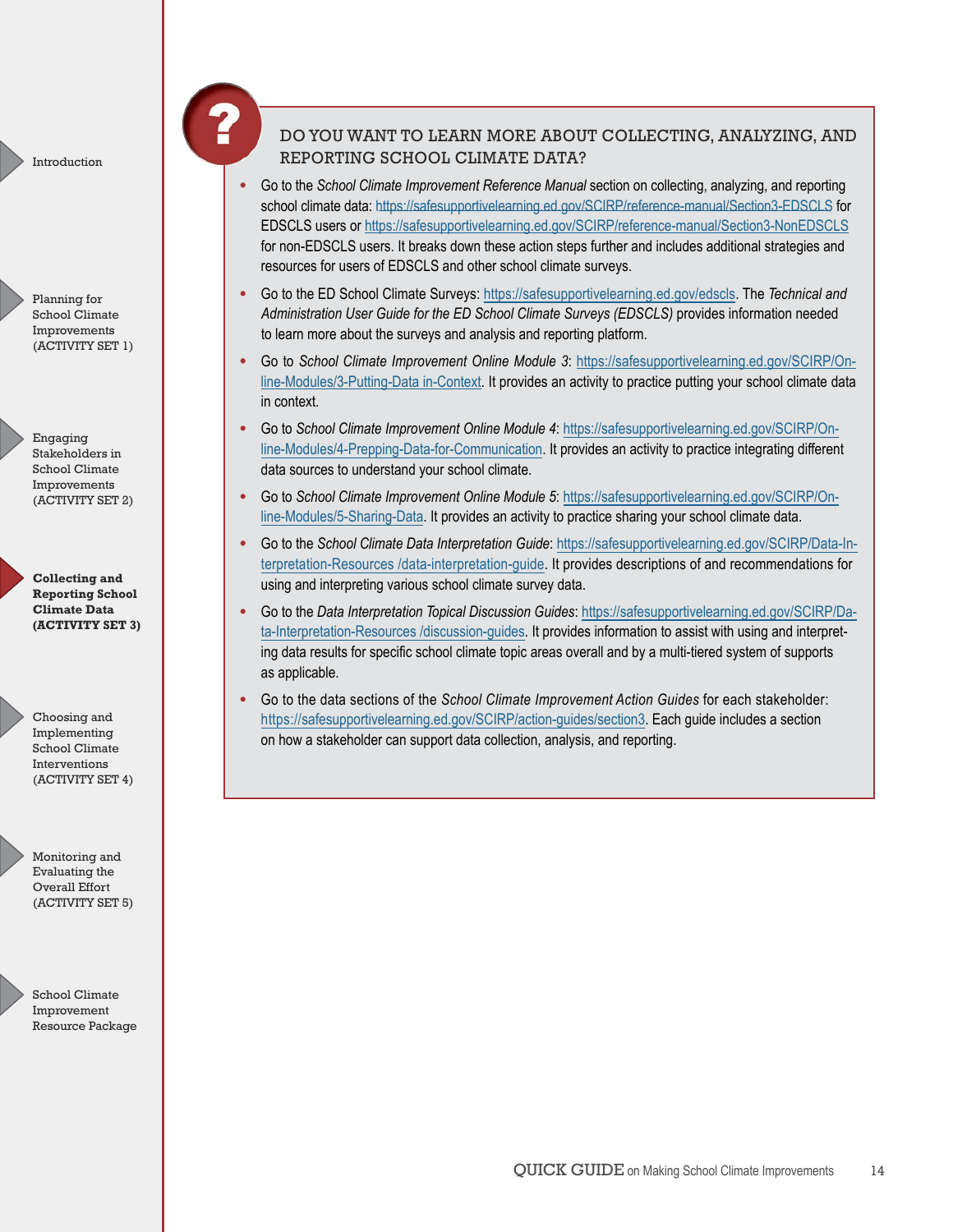Planning for School Climate Improvements (Activity Set 1)

Engaging Stakeholders in School Climate Improvements (ACTIVITY SET 2)

Collecting and Reporting School Climate Data (ACTIVITY SET 3)

**Choosing and Implementing School Climate Interventions (ACTIVITY SET 4)**

Monitoring and Evaluating the Overall Effort (ACTIVITY SET 5)



## <span id="page-17-0"></span>Choosing and Implementing School Climate Interventions (ACTIVITY SET 4)

### Why Are School Climate Interventions Important?

The fourth set of activities—choosing and implementing school climate interventions—provides strategies to implement school climate interventions. Interventions include specific practices with defined activities, policies, and initiatives; broad strategies, approaches, and best practices; as well as evidence-based programs and those with promising evidence. It is important to select interventions that meet your needs and that you can implement in your district. It also is important to provide the necessary supports to ensure successful implementation.

### CONNECTIONS TO OTHER ACTIVITY SETS

8

In the current activity set, compare the interventions you currently have with the needs your data identify in Activity Set 3. Use this crosswalk to help you determine which interventions to remove, modify, or implement as well as the types of resources and supports educators need to implement the interventions.

### What Are the Key Things to Do?

Strategies and activities that will help you realize the goals of this activity set include the following:

- **a. Review Current Interventions.** Review the interventions you are currently implementing and compare them with the needs you identified during your data col ection and assess their effectiveness in your community.
- **b. Review Potential Interventions.** Review evidence-based registries to identify those interventions that research has shown to be effective with your population of students. Potential registries include the [What Works Clearinghouse](http://ies.ed.gov/ncee/wwc/) from ED; [youth.gov](http://www.youth.gov/) from the U.S. government, [National Registry of Evidence-based Programs and Practices](http://nrepp.samhsa.gov/01_landing.aspx) from the Substance Abuse and Mental Health Services Administration; [Blueprints for Healthy](http://www.blueprintsprograms.com/) [Development](http://www.blueprintsprograms.com/) from the University of Colorado–Boulder Center for the Study and Prevention of Violence; the *[Model Programs Guide](http://www.ojjdp.gov/mpg/)* from the Office of Juvenile Justice and Delinquenc Prevention; and the *[Collaborative for Academic, Social, and Emotional Learning \(CASEL\)](http://www.casel.org/guide) [Guide](http://www.casel.org/guide)* for elementary, middle, and high school social and emotional learning programs.
- **c. Determine Interventions to Implement.** Decide which interventions to implement that align with your school climate goals and meet your needs, which you identified with school climate data.
- **d. Address Logistics.** Address the logistics, resources, support staff, and training needed to implement the interventions as intended.

QUICK GUIDE on Making School Climate Improvements 15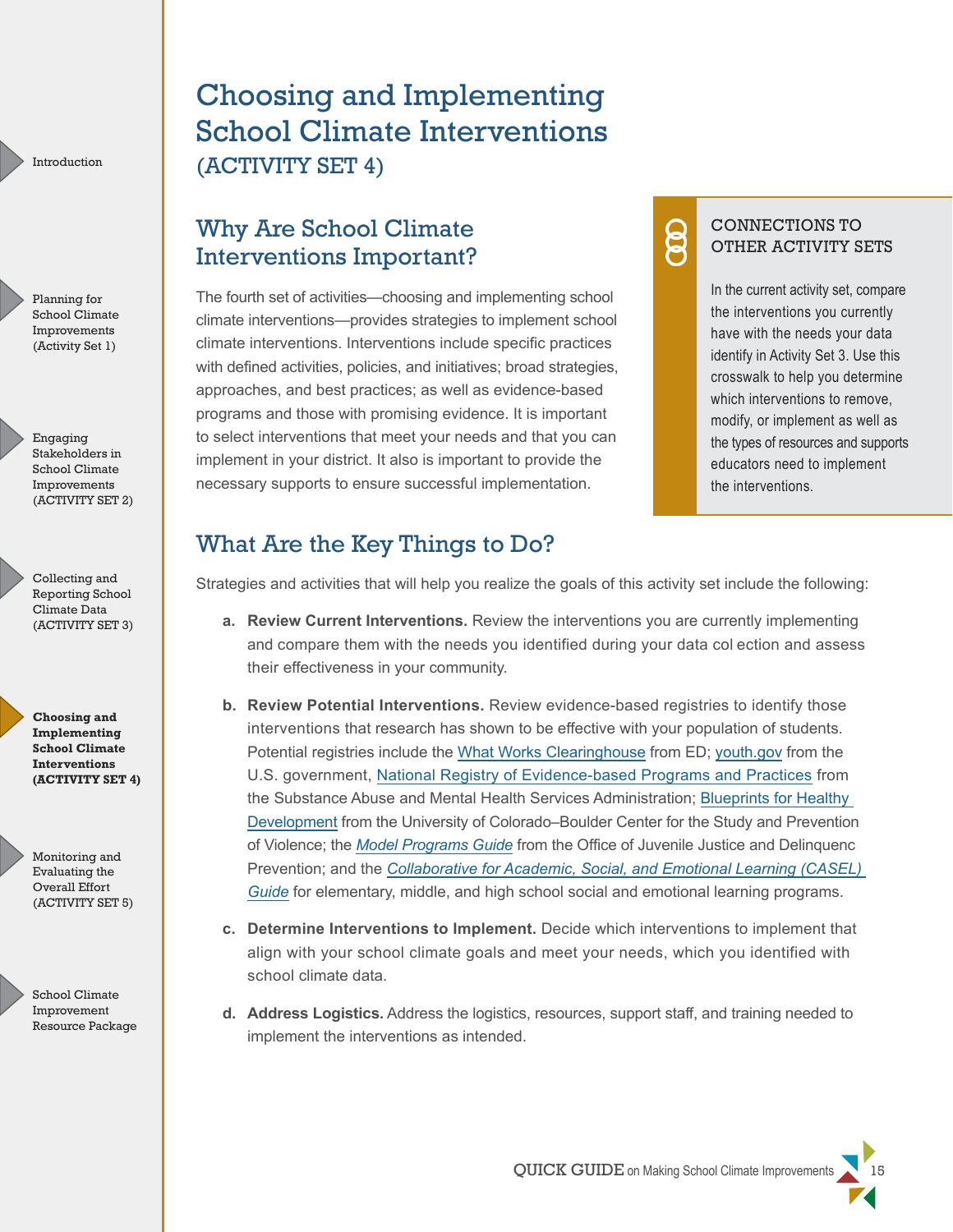- **e. Implement Interventions.** Implement interventions, and continuously monitor their implementation, providing support to educators when they need it.
- **f. Communicate With Stakeholders.** Continuously communicate with members of your school community about the implementation of interventions and any potential ways to support implementation.

Planning for School Climate Improvements (Activity Set 1)

Introduction

Engaging Stakeholders in School Climate Improvements (ACTIVITY SET 2)

Collecting and Reporting School Climate Data (ACTIVITY SET 3)

**Choosing and Implementing School Climate Interventions (ACTIVITY SET 4)**



School Climate Improvement Resource Package

| <b>What Does This Look Like</b><br>When You Do the Work Well?                                                                                                                                            |  | <b>What Do You Want to Avoid?</b><br><b>What Are Potential Pitfalls?</b>                                                                                                                       |  |
|----------------------------------------------------------------------------------------------------------------------------------------------------------------------------------------------------------|--|------------------------------------------------------------------------------------------------------------------------------------------------------------------------------------------------|--|
| a. Review Current Interventions                                                                                                                                                                          |  |                                                                                                                                                                                                |  |
| You identify current activities and interventions<br>that address or affect the school climate (e.g., you<br>identify how your current school improvement plan<br>incorporates school climate).          |  | You do not identify current activities and<br>interventions that address or affect the school<br>climate (e.g., you skip reflecting on discipline<br>policies that affect the school climate). |  |
| You compare the school climate interventions to the<br>needs identified during data collection to determine<br>whether the current interventions meet needs.                                             |  | You do not compare current school climate<br>interventions to the identified needs (e.g., you do<br>not check whether interventions are needed within                                          |  |
| You compare the school climate interventions to<br>one another to determine whether there is overlap<br>in goals (e.g., you determine whether more than<br>one intervention aligns with a current school |  | the district or school).<br>You do not compare current interventions with<br>one another (e.g., you do not determine whether<br>multiple interventions support similar goals).                 |  |
| climate goal).<br>You assess the effectiveness of current activities<br>and interventions that are designed to address<br>identified needs based on outcomes and<br>implementation measures.             |  | You just assume the current activities interventions<br>are working or are not working without analyzing<br>outcome and implementation measures.                                               |  |
| <b>b. Review Potential Interventions</b>                                                                                                                                                                 |  |                                                                                                                                                                                                |  |
| You review new interventions to implement that<br>could be effective in addressing the identified                                                                                                        |  | You select interventions without attention to<br>evidence of effectiveness and fit.                                                                                                            |  |
| needs with similar students and in settings such as<br>the district and school.                                                                                                                          |  | When reviewing interventions, there is not a<br>clear rationale as to why you might select an                                                                                                  |  |
| If the evidence base does not fit the needs, you<br>review promising interventions with clear rationales<br>as to why they may be effective in addressing the<br>identified needs.                       |  | intervention and how the intervention will be<br>effective at addressing the identified needs.                                                                                                 |  |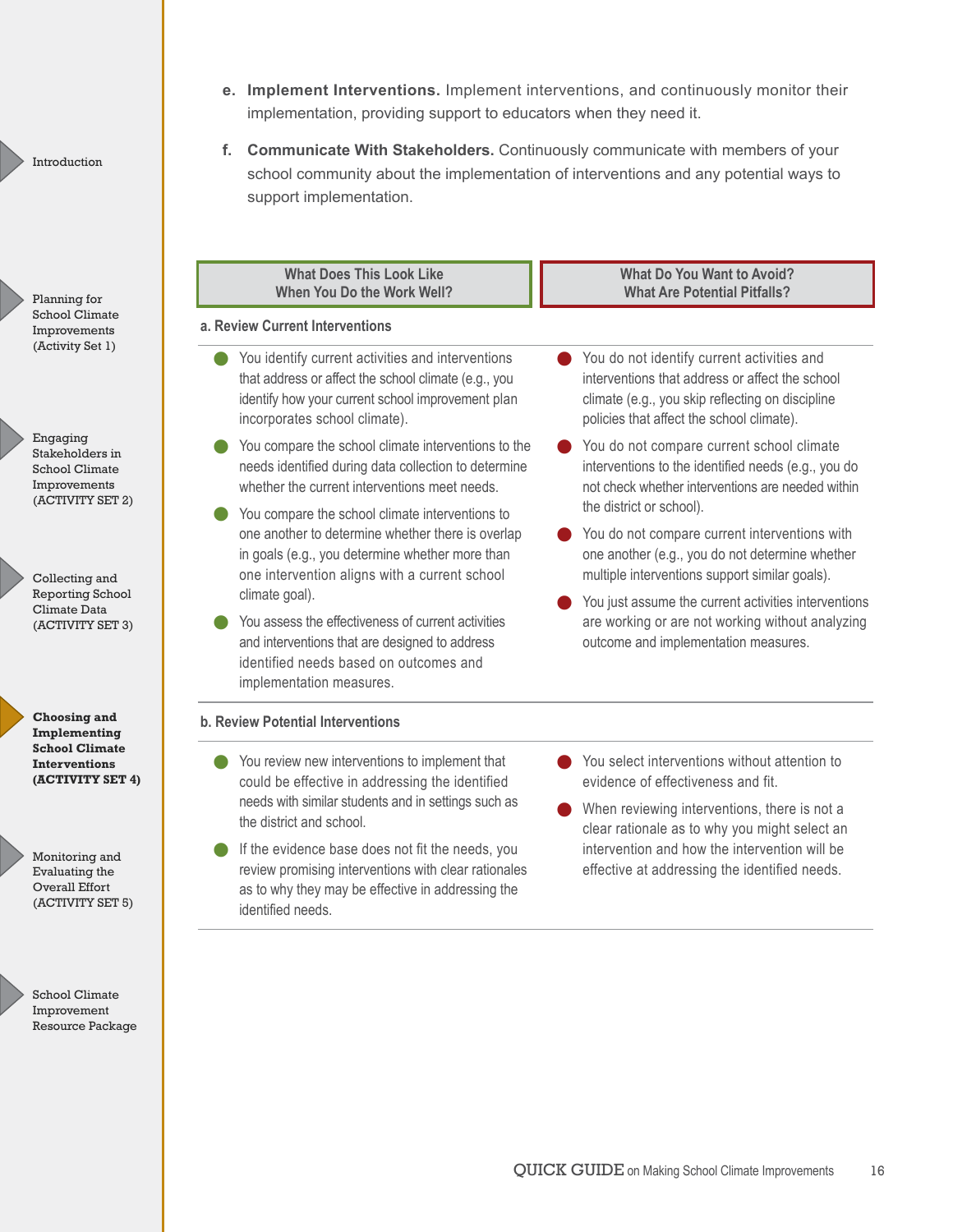Planning for School Climate Improvements (Activity Set 1)

Engaging Stakeholders in School Climate Improvements (ACTIVITY SET 2)

Collecting and Reporting School Climate Data (ACTIVITY SET 3)

**Choosing and Implementing School Climate Interventions (ACTIVITY SET 4)**

Monitoring and Evaluating the Overall Effort

> School Climate Improvement Resource Package

(ACTIVITY SET 5)

#### **What Does This Look Like When You Do the Work Well?**

#### **c. Determine Interventions to Implement**

- You select interventions using their definition o school climate (topic areas) and school climate data (identified needs) to coordinate and integrat efforts, as appropriate (e.g., use the review of current programs and of potential interventions).
- You enhance implementation of interventions already implemented well (as evidenced through data analysis) and meet the goals of the school climate improvements.
- You modify implementation of interventions that meet the goals but may not be implemented effectively (as evidenced through data collection).
- You remove interventions that are currently implemented but do not meet identified needs o align with school climate goals.
- You implement new interventions if current interventions are not meeting all identified needs.

#### **d. Address Logistics**

● You identify the logistics and support needed to ensure effective implementation of the interventions, and efforts ensure that the district or school has the necessary resources to implement them as intended (e.g., the school has the necessary support staff to provide services to families).

School climate interventions are not aligned or coordinated with one another and do not address all the goals of the efforts.

**What Do You Want to Avoid? What Are Potential Pitfalls?**

- You do not support the implementation of current interventions that are implemented well and meet the goals.
- You continue to implement interventions that meet goals but are not implemented well without additional supports.
- You continue to implement interventions even though data demonstrate the interventions have not been effective and do not align with the goals.
- You do not implement new interventions, even when there is a gap between interventions implemented and identified needs.
- You choose interventions that the district or school does not have the necessary resources to implement effectively (e.g., not enough financial resources are available for sufficient sta f to get trained after educators begin implementation).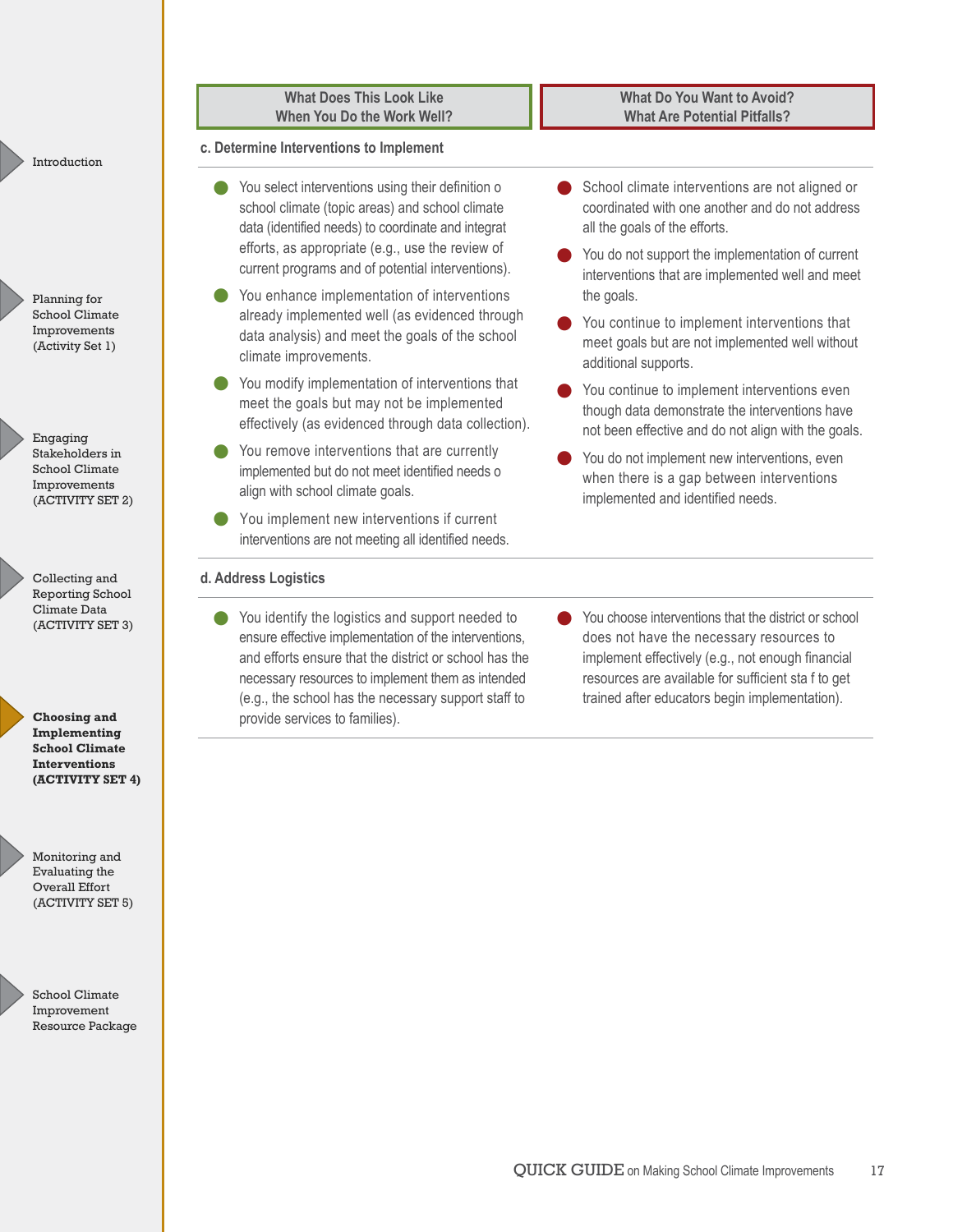| Introduction |
|--------------|
|              |
|              |

Planning for School Climate Improvements (Activity Set 1)

Engaging Stakeholders in School Climate Improvements (ACTIVITY SET 2)

Collecting and Reporting School Climate Data (ACTIVITY SET 3)

**Choosing and Implementing School Climate Interventions (ACTIVITY SET 4)**

Monitoring and Evaluating the Overall Effort (ACTIVITY SET 5)

School Climate Improvement Resource Package

**What Does This Look Like When You Do the Work Well?**

#### **e. Implement Interventions**

- Educators implement interventions as intended.
- Educators, families, and community members receive support and feedback as they implement interventions (e.g., through observations, feedback loops, peer mentoring, and coaching).
- School climate leaders continuously monitor how well educators implement selected interventions (e.g., combining monitoring with other tasks, including educator observations and structured walk-throughs).
- Educators participate in job-embedded professional learning and have access to ongoing professional development and support (e.g., educators participate in school climate professional learning communities and have access to coaching).

**What Do You Want to Avoid? What Are Potential Pitfalls?**

- Educators select components of interventions to implement rather than implementing the full intervention.
- Educators implement the interventions in isolation and are left to their own devices (e.g., no one follows up with educators to determine whether they need support).
- School climate leaders do not monitor fidelity o implementation (e.g., leaders do not determine whether interventions are implemented as intended or whether more resources and support are needed).
- School climate leaders do not offer professional development and support to educators on an ongoing basis (e.g., educators receive a single professional development session on school climate).

#### **f. Communicate With Stakeholders**

- Stakeholders receive communication about the progress of implementation (e.g., stakeholders receive a newsletter about the efforts).
- Stakeholders receive information about ways they can support the implementation of interventions (e.g., families can help monitor student community service).
- Stakeholders do not receive updates about the progress of implementation (e.g., no updates are provided on the efforts underway).
- Stakeholders do not receive additional opportunities to support implementation (e.g., stakeholders are not invited back into the efforts after the data collection).

#### DO YOU WANT TO LEARN MORE ABOUT CHOOSING AND IMPLEMENTING INTERVENTIONS TO IMPROVE SCHOOL CLIMATE?

- Go to the *School Climate Improvement Reference Manual* section on choosing and implementing interventions: [https://safesupportivelearning.ed.gov/SCIRP/reference-manual/Section4.](https://safesupportivelearning.ed.gov/SCIRP/reference-manual/Section4) It breaks down these action steps further and includes additional strategies and resources.
- Go to *School Climate Improvement Online Module 6* on identifying and implementing interventions: [https://safesupportivelearning.ed.gov/SCIRP/Online-Modules/6-Ident-Imp-Interventions.](https://safesupportivelearning.ed.gov/SCIRP/Online-Modules/6-Ident-Imp-Interventions) It provides an activity to help think through how to choose an intervention.
- Go to the intervention sections of the *School Climate Improvement Action Guides* for each stakeholder: <https://safesupportivelearning.ed.gov/SCIRP/action-guides/section4>. Each guide includes a section on how a stakeholder can support the selection and implementation of interventions.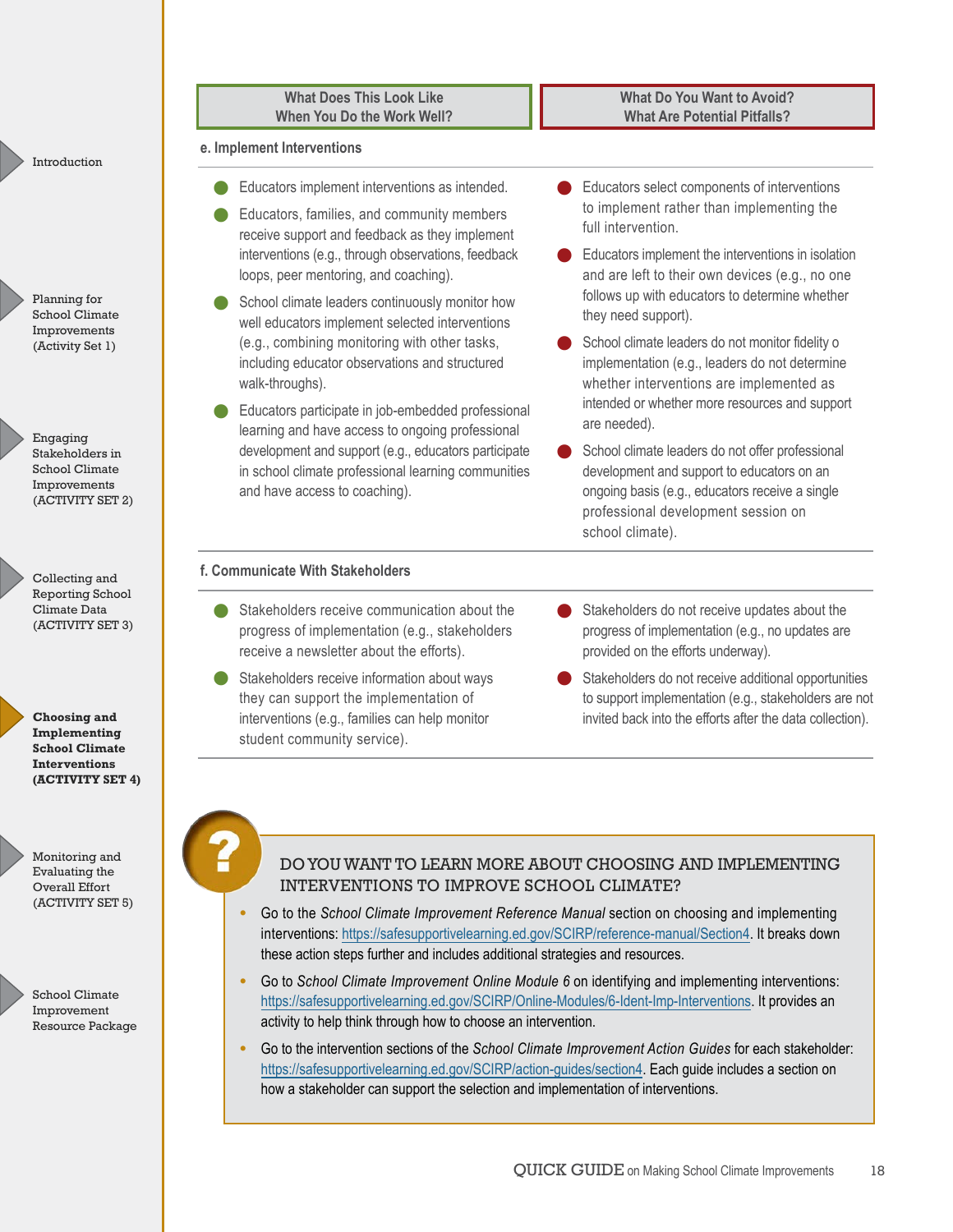Planning for School Climate Improvements (Activity Set 1)

Engaging Stakeholders in School Climate Improvements (ACTIVITY SET 2)

Collecting and Reporting School Climate Data (ACTIVITY SET 3)

Choosing and Implementing School Climate Interventions (ACTIVITY SET 4)

**Monitoring and Evaluating the Overall Effort (ACTIVITY SET 5)**

School Climate Improvement Resource Package

# <span id="page-21-0"></span>Monitoring and Evaluating School Climate Improvement Efforts (ACTIVITY SET 5)

### Why Are Monitoring and Evaluating Important?

Monitoring and evaluation provides information on how well your efforts are going to date, including how well you are implementing your school climate improvements and the impact of those improvements. The fifth set of activities monitoring and evaluating the overall effort—helps you improve and assess your school climate efforts. Strategies and activities in this activity set help you assess your engagement strategies with stakeholders, the implementation of interventions, and the outcomes of these efforts.

### CONNECTIONS TO OTHER ACTIVITY SETS

ළි

Activity Set 5 helps you synthesize the work conducted in the first four activity sets of your school climate improvements. The results will provide you with evidence on how you should refine your efforts in the next iteration.

### What Are the Key Things to Do?

Strategies and activities that help you realize the goals of this activity set include the following:

- **a. Plan to Assess.** Review the plan you developed during Activity Set 1 on how you evaluate your overall school climate effort, including process data (data that assess how well you implement interventions and strategies of your school climate efforts) and outcome data (data that assess the final result of your e forts; e.g., through survey data, behavioral incidents, attendance, and student social and emotional skills).
- **b. Get Stakeholder Input.** Create opportunities for stakeholders to provide input into the evaluation of the effort and strategies to improve the effort in the next cycle.
- **c. Identify Leading Indicators.** Ensure that you have some leading indicators (measures that can show whether you are moving in the right direction) to monitor from the start.
- **d. Collect Additional Data.** Collect additional data, as needed, or leverage existing data, to evaluate your overall efforts. Data should be continuously collected before and after interventions to help adjust interventions and identify the need for new ones.
- **e. Prepare a Year-End Report.** Prepare a year-end report to share with stakeholders about the overall school climate improvements. Provide stakeholders with an opportunity to review the year-end report along with the core planning team.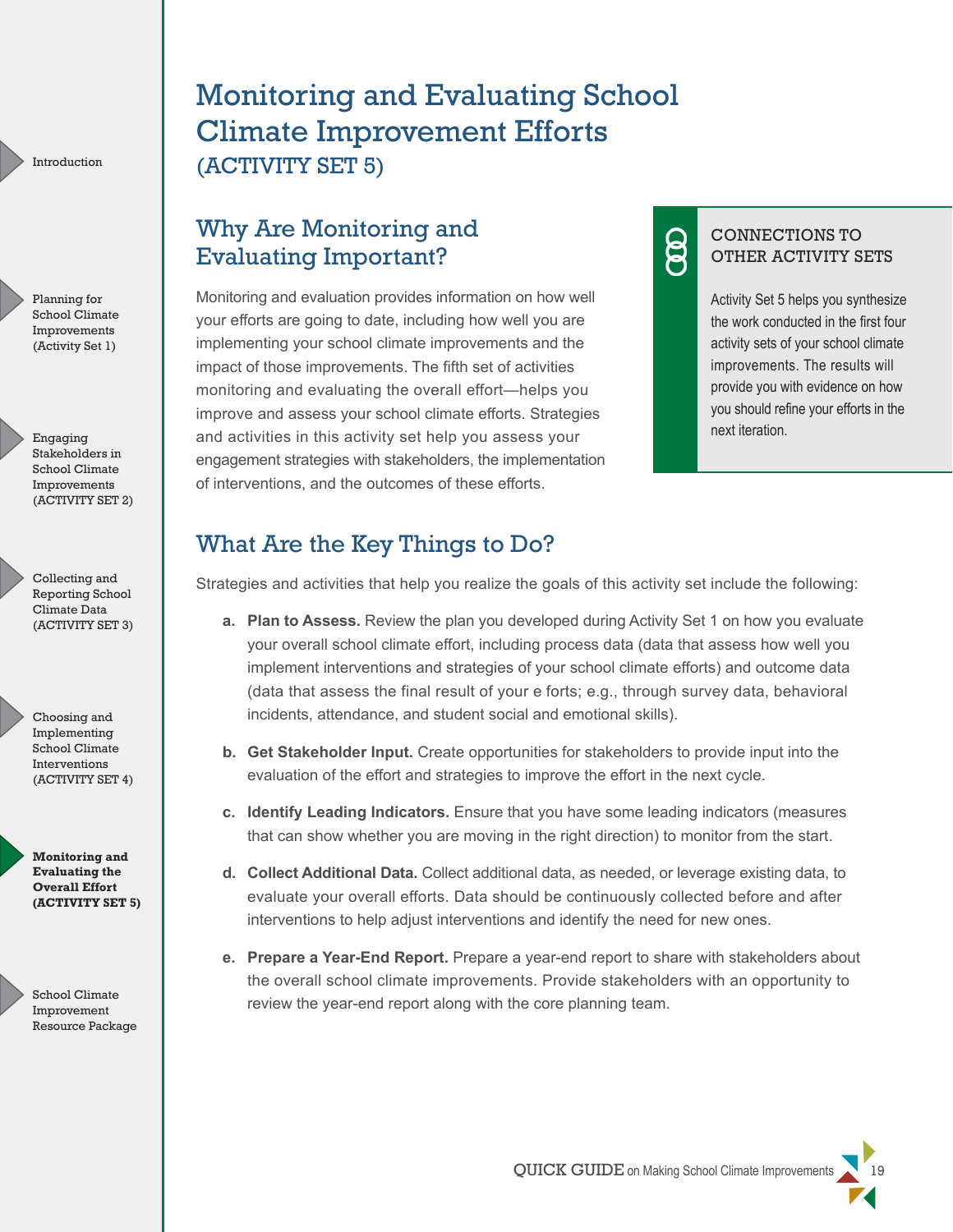|                                                                                             | <b>What Does This Look Like</b><br>When You Do the Work Well?                                                                                                                                           | <b>What Do You Want to Avoid?</b><br><b>What Are Potential Pitfalls?</b>                                                                                                            |
|---------------------------------------------------------------------------------------------|---------------------------------------------------------------------------------------------------------------------------------------------------------------------------------------------------------|-------------------------------------------------------------------------------------------------------------------------------------------------------------------------------------|
| Introduction                                                                                | a. Plan to Assess                                                                                                                                                                                       |                                                                                                                                                                                     |
|                                                                                             | The logic model guides decisions on the data you<br>will use to assess overall efforts (e.g., evaluation<br>assesses what you intended to do and the outcomes<br>you desired).                          | You select data to assess efforts without a clear<br>purpose (e.g., you use only data you currently have<br>for convenience).                                                       |
| Planning for<br><b>School Climate</b>                                                       | The plan includes process data about how well<br>you implemented the efforts and interventions<br>(e.g., leverage data collected to monitor fidelity<br>of implementation used for continuous quality   | The plan does not include data to assess how<br>well educators implement interventions and<br>additional supports they may need to implement<br>interventions well.                 |
| Improvements<br>(Activity Set 1)                                                            | improvement).                                                                                                                                                                                           | The plan does not include outcome data (e.g., data<br>are not provided to determine whether the efforts                                                                             |
| Engaging                                                                                    | The plan includes outcome data and a research<br>design to determine whether efforts had their<br>intended impact (e.g., leverage data collected<br>during Activity Set 3).                             | had the same effects across subgroups of students).                                                                                                                                 |
| Stakeholders in<br><b>School Climate</b><br>Improvements                                    | b. Get Stakeholder Input                                                                                                                                                                                |                                                                                                                                                                                     |
| (ACTIVITY SET 2)                                                                            | Stakeholders have the opportunity to provide<br>their feedback about the school climate efforts<br>(e.g., select a representative sample of stakeholders                                                | You gather stakeholder feedback from only one<br>stakeholder group (e.g., you ask only teachers how<br>they experienced the efforts and do not ask other                            |
| Collecting and<br><b>Reporting School</b><br>Climate Data<br>(ACTIVITY SET 3)               | to gather their input).<br>c. Identify Leading Indicators                                                                                                                                               | staff, students, families, and community members).                                                                                                                                  |
| Choosing and                                                                                | There is a system to collect and analyze your<br>leading indicator data (e.g., you collect data on<br>how professional development is delivered so you<br>can adjust the professional development to    | You wait until the end of the year to evaluate the<br>climate efforts (e.g., you do not identify which of your<br>measures are leading indicators).                                 |
| Implementing<br><b>School Climate</b><br>Interventions                                      | best support the implementation of school<br>climate interventions).                                                                                                                                    |                                                                                                                                                                                     |
| (ACTIVITY SET 4)                                                                            | d. Collect Additional Data                                                                                                                                                                              |                                                                                                                                                                                     |
| <b>Monitoring and</b><br><b>Evaluating the</b><br><b>Overall Effort</b><br>(ACTIVITY SET 5) | You collect additional process and outcome<br>data as needed to evaluate the overall efforts<br>(e.g., leverage data you have previously collected<br>and use protocols you have previously established | The additional data you collect do not provide<br>the information that will help improve the efforts<br>(e.g., ask informal questions during a staff meeting<br>to assess efforts). |
|                                                                                             | to facilitate data collection).<br>You collect data to assess the depth of support for                                                                                                                  | You do not collect data to assess the depth of<br>support for and understanding of how to create safe                                                                               |
|                                                                                             | and understanding of how to create safe and<br>supportive school and classroom environments.                                                                                                            | and supportive school and classroom environments.                                                                                                                                   |
| School Climate<br>Improvement<br>Resource Package                                           |                                                                                                                                                                                                         |                                                                                                                                                                                     |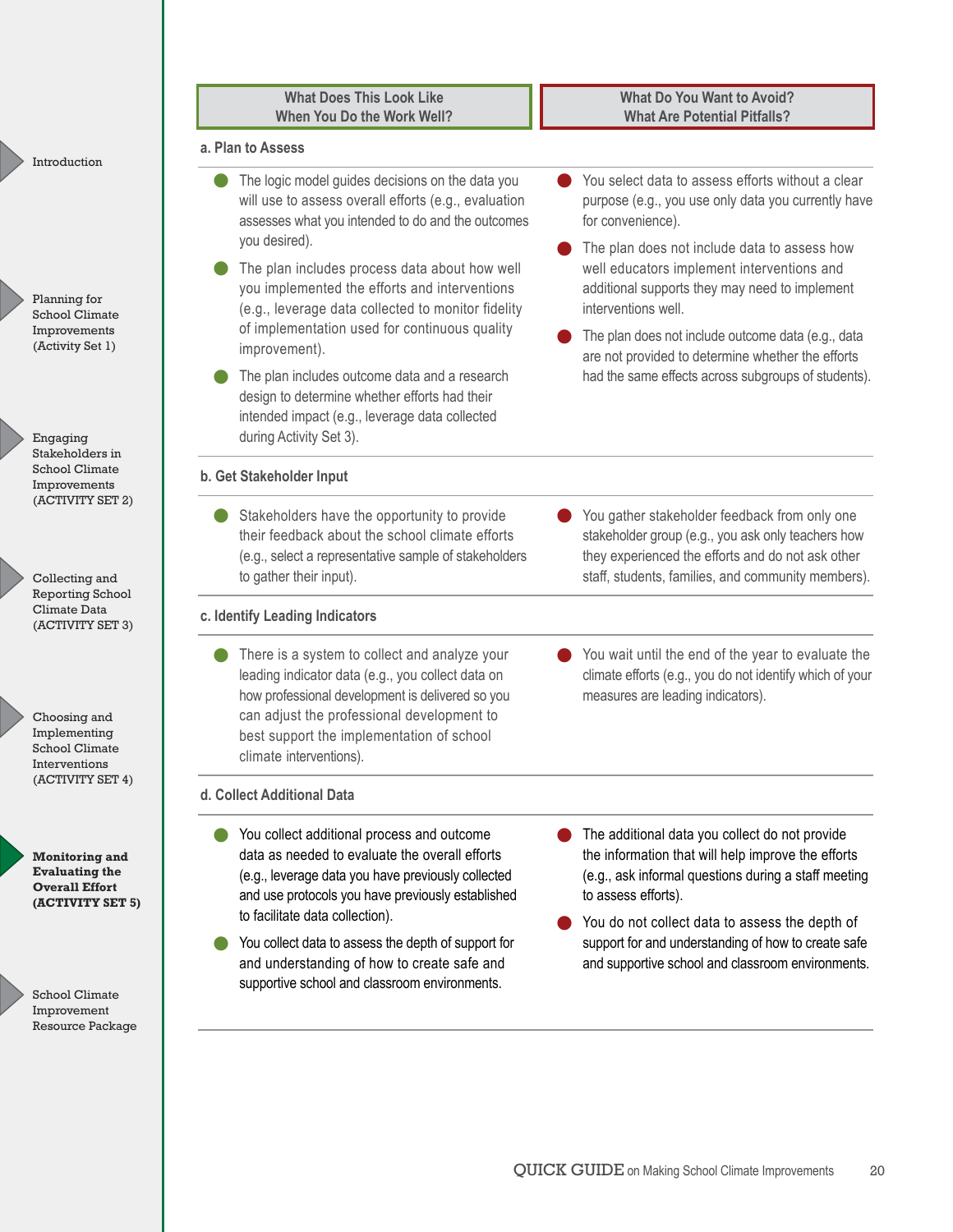Planning for School Climate Improvements (Activity Set 1)

Engaging Stakeholders in School Climate Improvements (ACTIVITY SET 2)

Collecting and Reporting School Climate Data (ACTIVITY SET 3)

Choosing and Implementing

School Climate Interventions (ACTIVITY SET 4)

**Monitoring and Evaluating the Overall Effort (ACTIVITY SET 5)**

School Climate Improvement Resource Package

**What Does This Look Like When You Do the Work Well?**

#### **e. Prepare a Year-End Report**

- The summary report summarizes process data in a way that allows stakeholders and the core planning team to make decisions about whether to continue, modify, or add interventions or practices to your school climate effort.
- The summary report summarizes outcome data in a way that allows stakeholders and the core planning team to determine whether the overall efforts are having their intended impact on students and the school climate in total and for subgroups.
- You conduct meetings that allow stakeholders to review the year-end report and provide input into the strategies that you will implement in the next cycle, using the process and outcome data.

The summary of the process data is mostly a technical report, providing the data collection methods and the types of data collected.

**What Do You Want to Avoid? What Are Potential Pitfalls?**

- **The summary of the outcome data is of the entire** population rather than of subgroups.
- The district or school provides a summary report to stakeholders but does not engage stakeholders in the review of the report or plans for the upcoming year.

#### DO YOU WANT TO LEARN MORE ABOUT MONITORING AND EVALUATING SCHOOL CLIMATE IMPROVEMENTS?

- Go to the *School Climate Improvement Reference Manual* section on monitoring and evaluating school climate improvements:<https://safesupportivelearning.ed.gov/SCIRP/reference-manual/Section5>. It breaks down these action steps further and includes additional strategies and resources.
- Go to the monitoring and evaluation sections of the *School Climate Improvement Action Guides* for each stakeholder: [https://safesupportivelearning.ed.gov/SCIRP/action-guides/section5.](https://safesupportivelearning.ed.gov/SCIRP/action-guides/section5) Each guide includes a section on how a stakeholder can support the monitoring and evaluation of school climate improvements.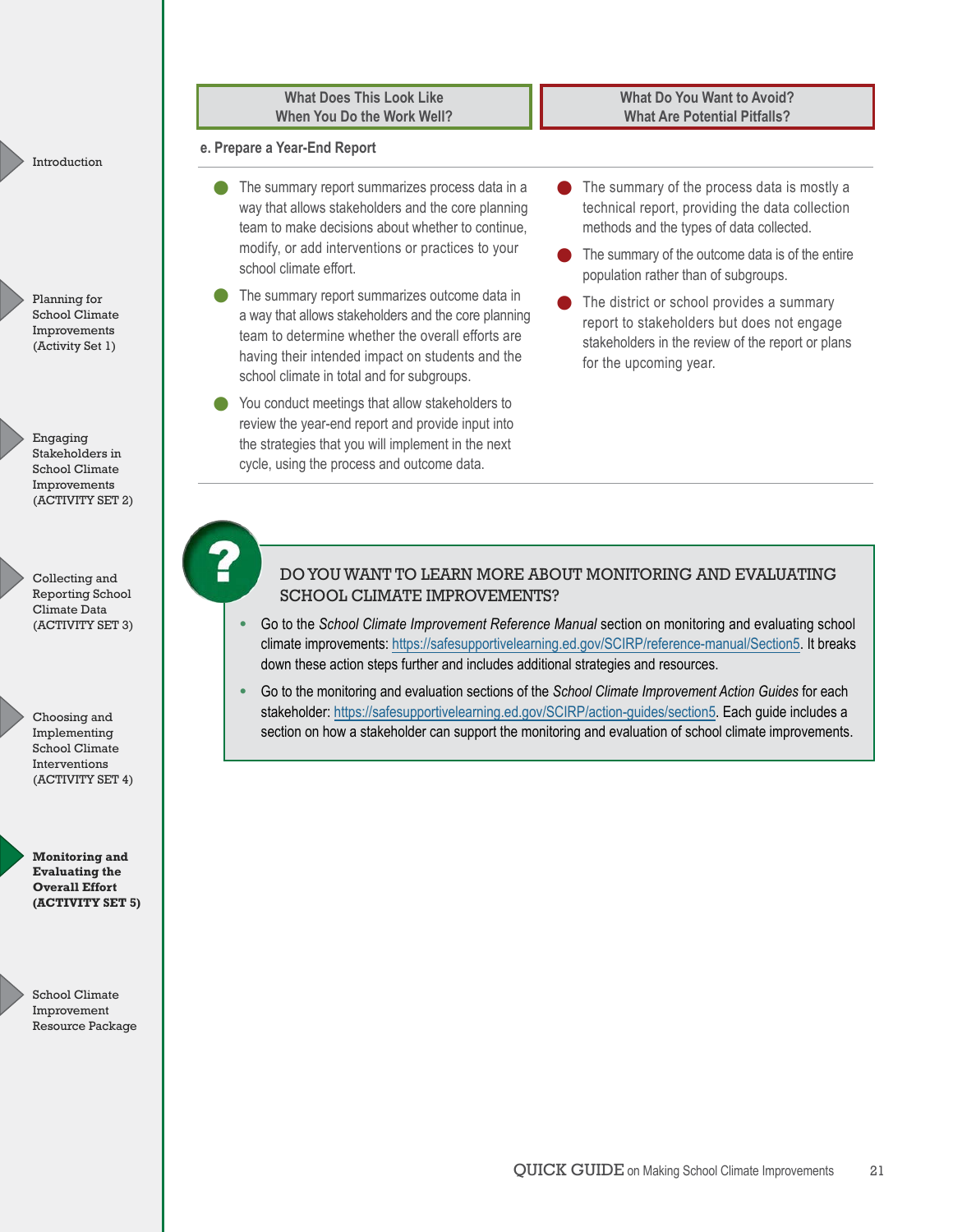Planning for School Climate Improvements (ACTIVITY SET 1)

Engaging Stakeholders in School Climate Improvements (ACTIVITY SET 2)

Collecting and Reporting School Climate Data (ACTIVITY SET 3)

Choosing and Implementing School Climate Interventions (ACTIVITY SET 4)

Monitoring and Evaluating the Overall Effort (ACTIVITY SET 5)



## <span id="page-24-0"></span>School Climate Improvement Resource Package

The way schools and districts improve school climate varies. This *Quick Guide* is only a starting point. It includes a larger set of Web-based tools and resources called the Resource Package,

which ED developed through the National Center on Safe Supportive Learning Environments. We have referenced many of the tools and resources in this *Quick Guide*. Whether you are new to the school climate improvement efforts or have already been implementing them, the Resource Package allows you to take a step back to assess what you are doing, how you are doing it, and what you have left to do in a comprehensive manner.

You can use the Resource Package in conjunction with the *[School Discipline](https://csgjusticecenter.org/wp-content/uploads/2014/06/The_School_Discipline_Consensus_Report.pdf) [Consensus Report](https://csgjusticecenter.org/wp-content/uploads/2014/06/The_School_Discipline_Consensus_Report.pdf)*, which provides recommendations to support the necessary conditions for learning.

The Web-based Resource Package presents manageable, action-oriented, and evidence-based resources to help you with your effort to create a positive school climate. You can maneuver through the Resource Package content however you prefer through hyperlinks. For more information on the entire Resource Package, visit <https://safesupportivelearning.ed.gov/SCIRP/About>.

To support these efforts, the Resource Package includes this *Quick Guide* as well as the following:

- *• [School Climate Improvement Reference Manual](https://safesupportivelearning.ed.gov/SCIRP/reference-manual)*, which provides a comprehensive list of goals, strategies, outputs, and resources that correspond to the five activity sets for improving school climate;
- *• [School Climate Improvement Actions Guides](https://safesupportivelearning.ed.gov/SCIRP/action-guides)* for each stakeholder—district leaders, school leaders, instructional staff, noninstructional staff, families, students, and community partners—that provide action steps on how each stakeholder can support school climate improvements, tips on what it looks like when the action steps are done well, and what to avoid;
- A *[Data Interpretation Guide](https://safesupportivelearning.ed.gov/SCIRP/Data-Interpretation-Resources /data-interpretation-guide)* that provides descriptions of and recommendations for using and interpreting various kinds of school climate survey data;
- *• [Data Interpretation Topical Discussion Guides](https://safesupportivelearning.ed.gov/SCIRP/Data-Interpretation-Resources /discussion-guides)* to assist in using and interpreting data results for specific school climate topic areas, overall and on how to use these data t target interventions in a multi-tiered system of supports;
- A *[Data Analysis Worksheet](https://safesupportivelearning.ed.gov/SCIRP/Data-Interpretation-Resources /data-analysis-worksheet)* that provides key questions EDSCLS users can utilize to guide analysis of their data;
- *• [Online Modules](https://safesupportivelearning.ed.gov/SCIRP/Online-Modules)* that provide users with opportunities to practice skills; and
- [Assessment Tools](https://safesupportivelearning.ed.gov/SCIRP/Assessments) that helps you identify which resources would be most helpful to you and includes some pointers on what you should keep in mind as you work on making school climate improvements.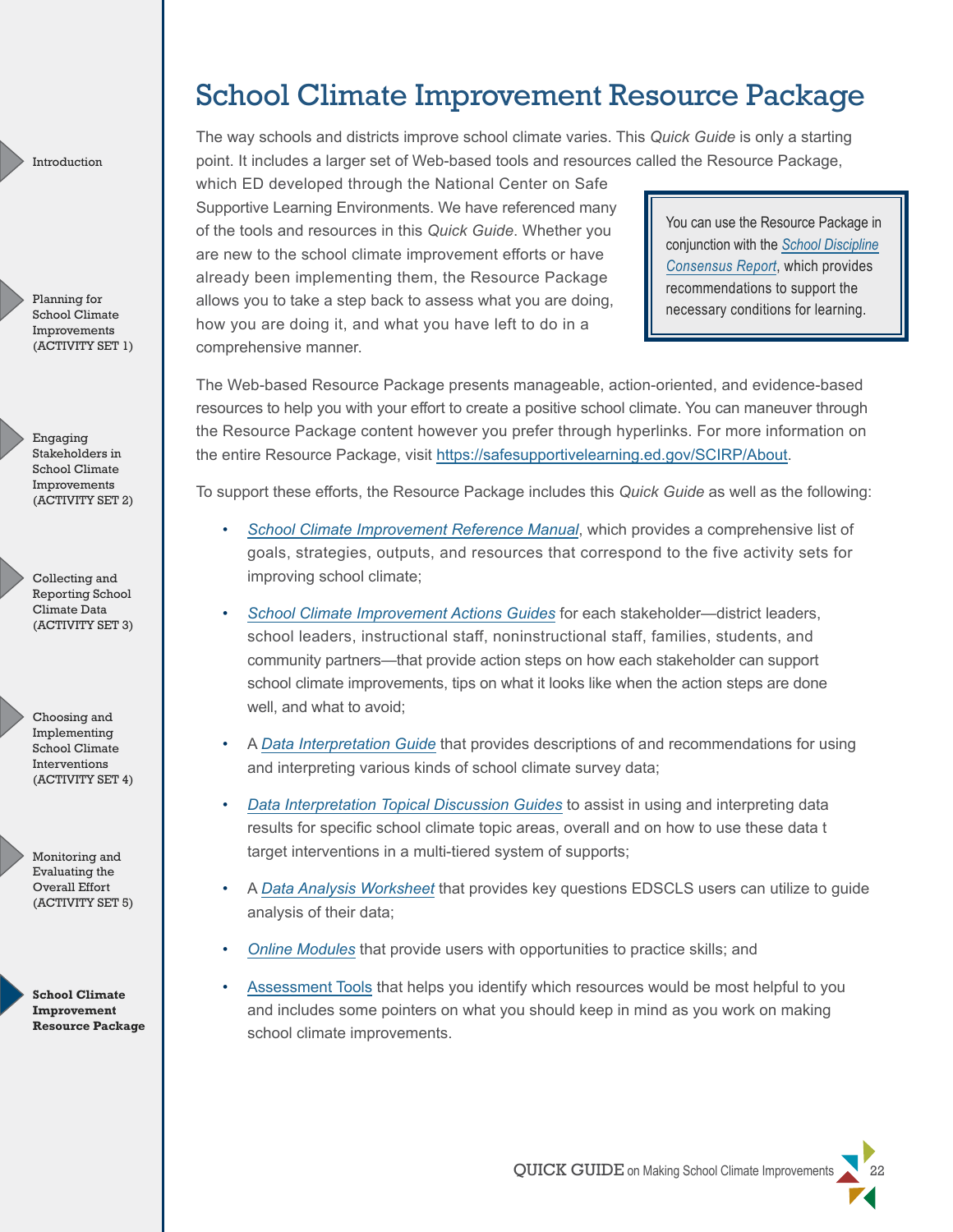• The Resource Package accompanies the release of **EDSCLS**, which comprises a suite of surveys in a Web-based administration and reporting platform. Developed by ED's National Center for Education Statistics, EDSCLS provides states, districts, and schools with nationwide student, instructional and noninstructional staff, and parent/guardian surveys in a Web-based platform that allows for the collecting and reporting of school climate data across these stakeholders. However, all parts of the Resource Package are designed to support users of any valid and reliable school climate survey—not just those using EDSCLS.

Introduction

Planning for School Climate Improvements (ACTIVITY SET 1)

Engaging Stakeholders in School Climate Improvements (ACTIVITY SET 2)

Collecting and Reporting School Climate Data (ACTIVITY SET 3)

Choosing and Implementing School Climate Interventions (ACTIVITY SET 4)



Monitoring and Evaluating the Overall Effort (ACTIVITY SET 5)

**School Climate Improvement Resource Package**